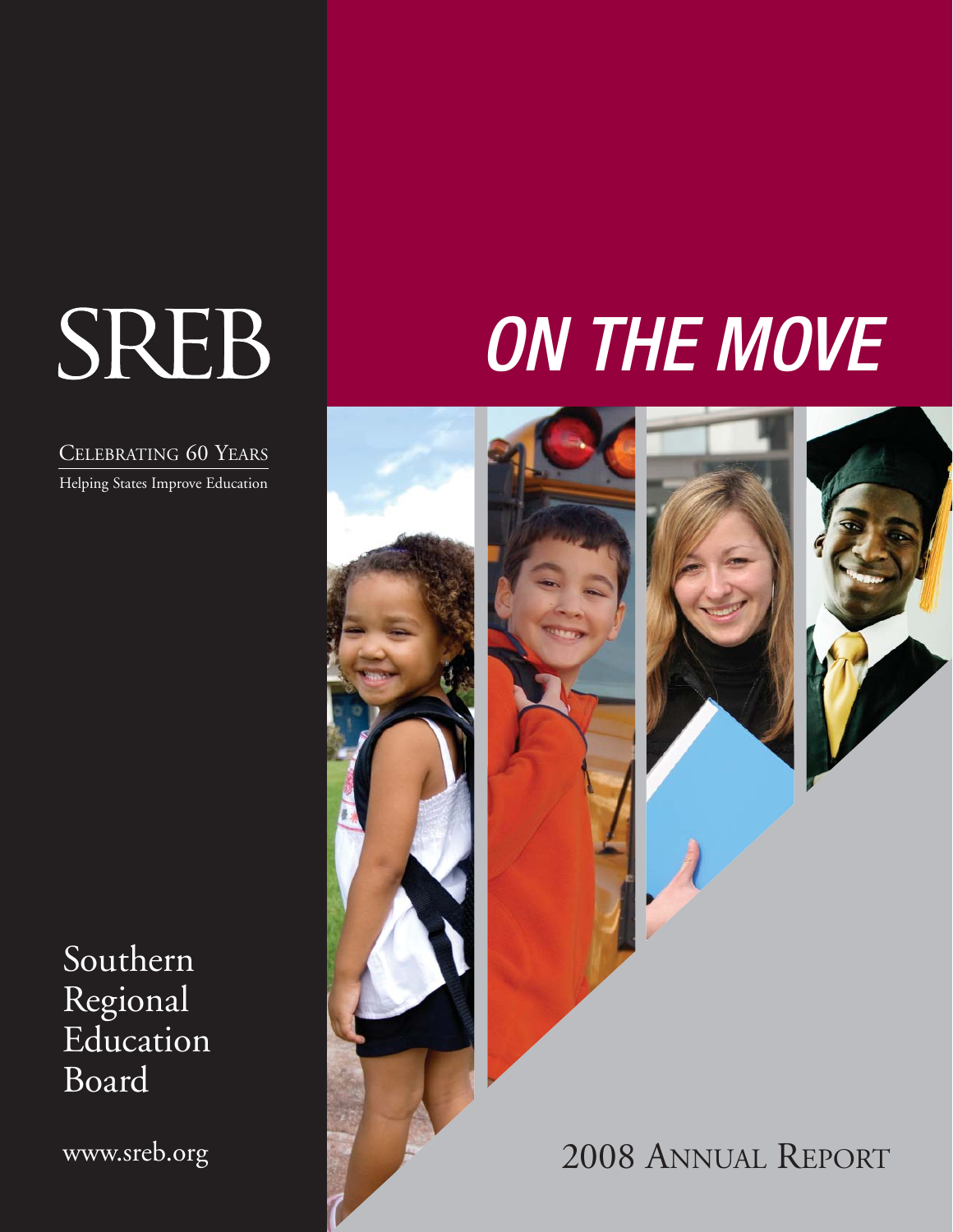

Fifty years ago, few adults had college degrees in SREB states. Today, it's nearly one in four.

For 60 years, SREB has been helping states improve education. The region's progress is remarkable — but many challenges remain.

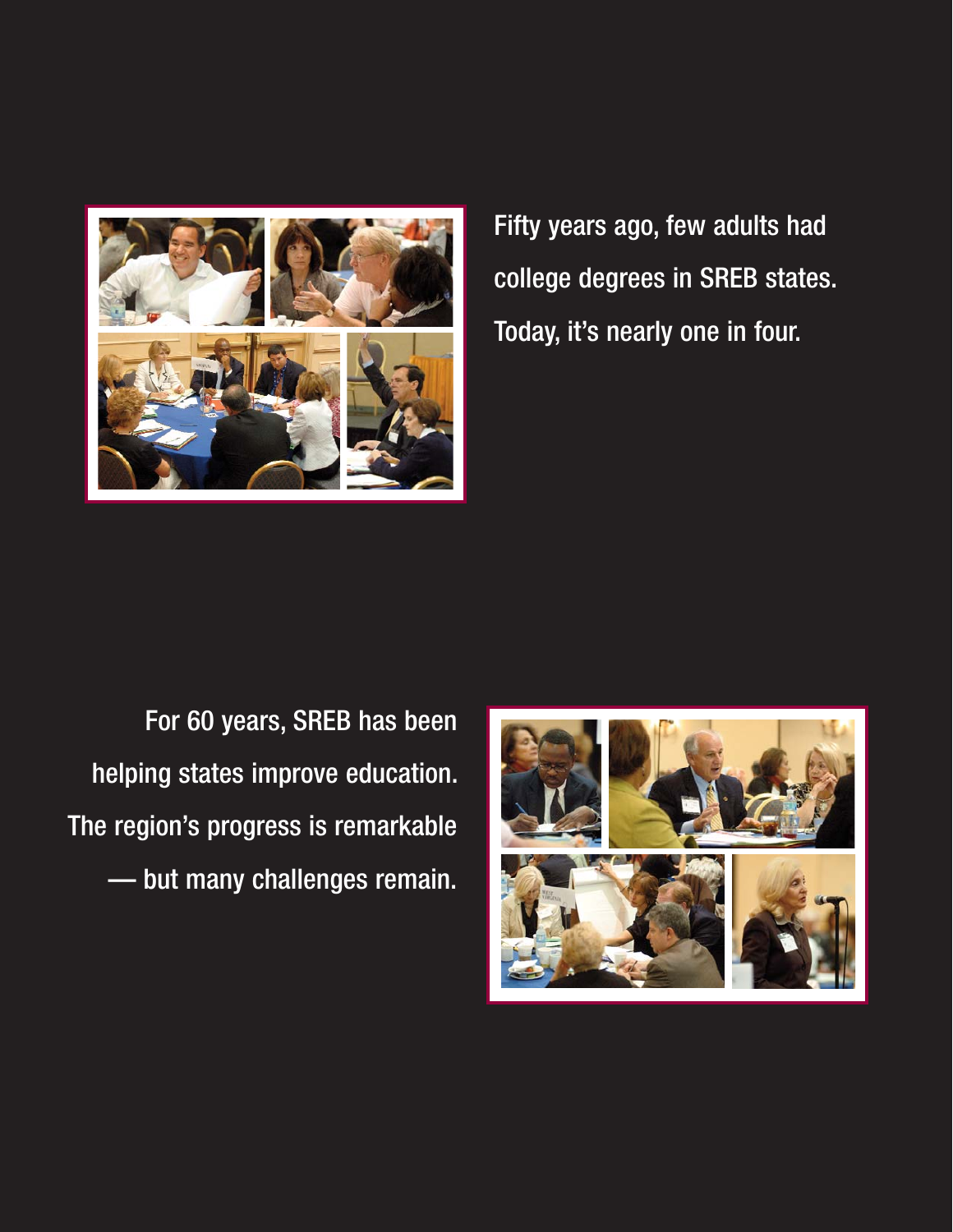## SREB STATES ARE ON THE MOVE

#### What is SREB?

Now in its 60th year, the **Southern Regional Education Board** is a nonprofit organization that works with 16 member states — from Texas to Delaware to improve education. The Board is chaired by a governor. Five Board members represent each state, including the governor, at least one legislator and at least one educator.

SREB states lead the nation in public prekindergarten enrollment. They are national pacesetters in improving student achievement in the early grades. They are improving academic standards, high school graduation rates and achievement, college completion, school leadership and more.

**SREB states aim to lead the nation in educational progress**. The SREB *Challenge to Lead* Goals for Education call for nothing less.

#### This has been a year of action.

In the past year, SREB helped state leaders look for ways to improve middle grades and high school students' reading and writing. It helped leaders search for ways to raise high school graduation rates while pushing student achievement higher. It helped thousands of teachers and principals learn how they can improve schools and classroom practices. It published major reports on higher learning, prekindergarten, school leadership and career/technical education. And much more.

#### Looking ahead, SREB states will lead in improving education.

A major SREB project to help states improve students' college and career readiness is under way. SREB will advise state leaders and educators as they work to raise reading standards in the middle grades and high school. SREB will work to help states improve graduation rates *and* student achievement in high schools. It will help states examine high school testing, and it will convene higher education leaders to help more students earn degrees.

In many ways, SREB and its member states are *on the move*.

#### Member states

Alabama Arkansas **Delaware** Florida **Georgia Kentucky** Louisiana **Maryland Mississippi** North Carolina Oklahoma South Carolina Tennessee Texas Virginia West Virginia

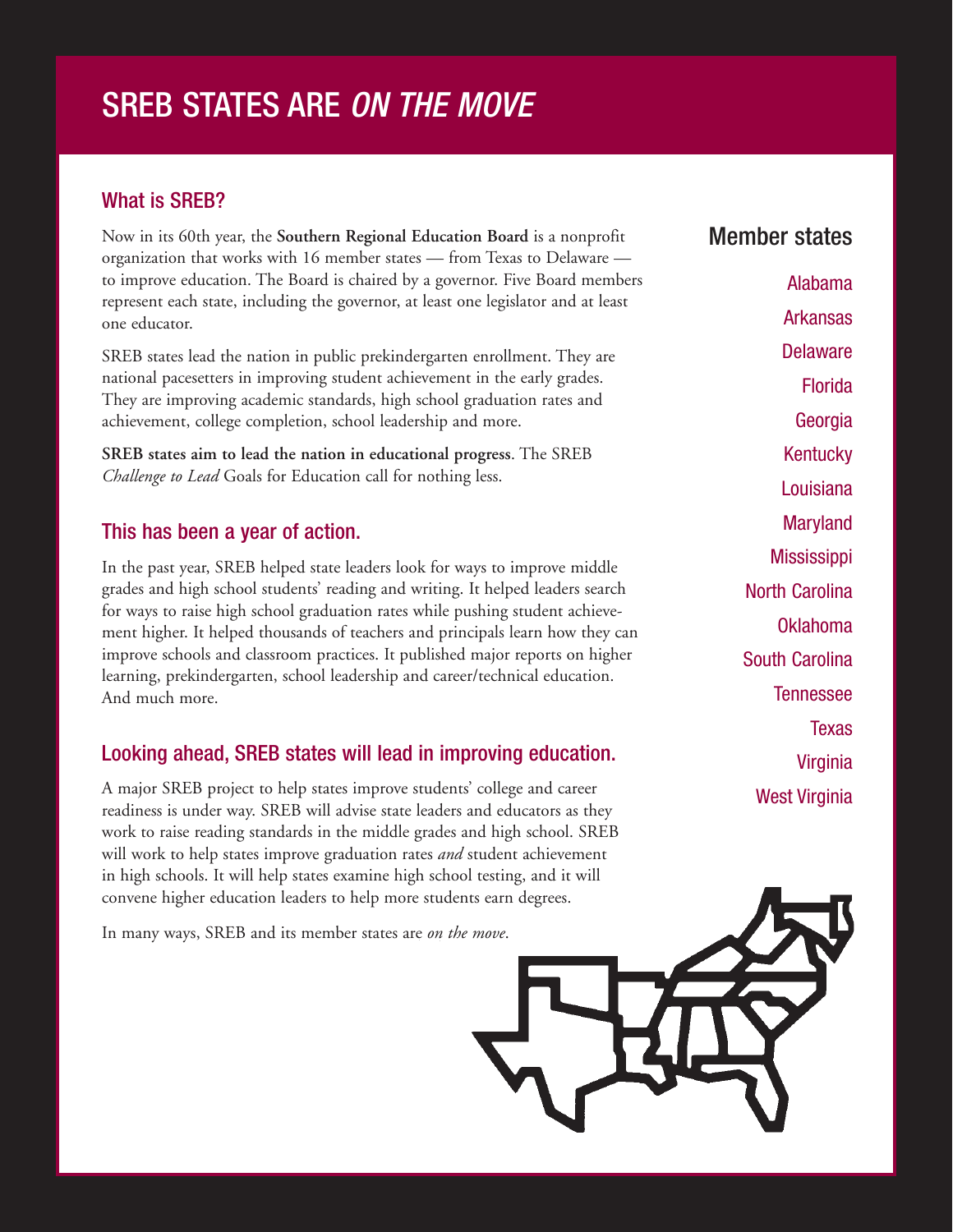## MESSAGE FROM THE CHAIR



Governor Sonny Perdue, Georgia

SREB Chair **Sonny Perdue** was elected Georgia's 81st governor in 2002 and reelected in 2006. A former state senator and President Pro Tempore of the Senate, he also has served as a member of the SREB Legislative Advisory Council. He has made public education a major priority and has pushed to raise the quality of state programs that affect children's lives. As governor, he won support for the nation's first statewide "graduation coaches," to assist students in all Georgia high schools and middle grades schools as they work toward a diploma. He also has developed programs to recognize principals' and teachers' success in raising student achievement.

I have been proud to lead the Southern Regional Education Board for the past two years. During this time, SREB has started systemic and important new projects, raised more money from non-state sources, and increased Board member and legislator involvement.

I am particularly proud of SREB's leadership in tackling tough policy issues. I chaired an SREB committee of state leaders to discuss how to simultaneously increase high school achievement *and* graduation rates in our states. As I have found in Georgia, high schools need the right state policies and support to meet both goals. States need to hold schools accountable for improving *both* graduation rates and student achievement, and they need to ensure that students are ready to move from the middle grades to high school.

It is also very important that students have personal relationships with adults who encourage academic success. One way is through full-time "graduation coaches," now in virtually all of Georgia's public middle grades and high schools. At the 2008 SREB Annual Meeting, we will continue to discuss how states can raise graduation rates and achievement. We plan to present our committee's recommendations by fall 2008.

I also would like to thank Governor Tim Kaine of Virginia for leading our SREB committee on improving adolescent literacy. This committee has spent many productive hours learning the research and devising recommendations for how states can focus on this sometimes overlooked issue. Their report will be issued early this fall as well.

Our SREB Board and Legislative Advisory Council have seen a surge in participation and activity over the past two years. I appreciate my fellow governors for appointing education and legislative leaders who share our enthusiasm for improving education in the Southern region.

Finally, recognizing that one of SREB's greatest strengths has been in measuring states' progress in education, I suggested last year a straightforward way to keep states informed. The result is the *Challenge to Lead* Goals for Education Scoreboards, online at www.sreb.org.

I look forward to remaining involved in SREB's work. Thank you for helping SREB states set the pace nationally for educational improvement.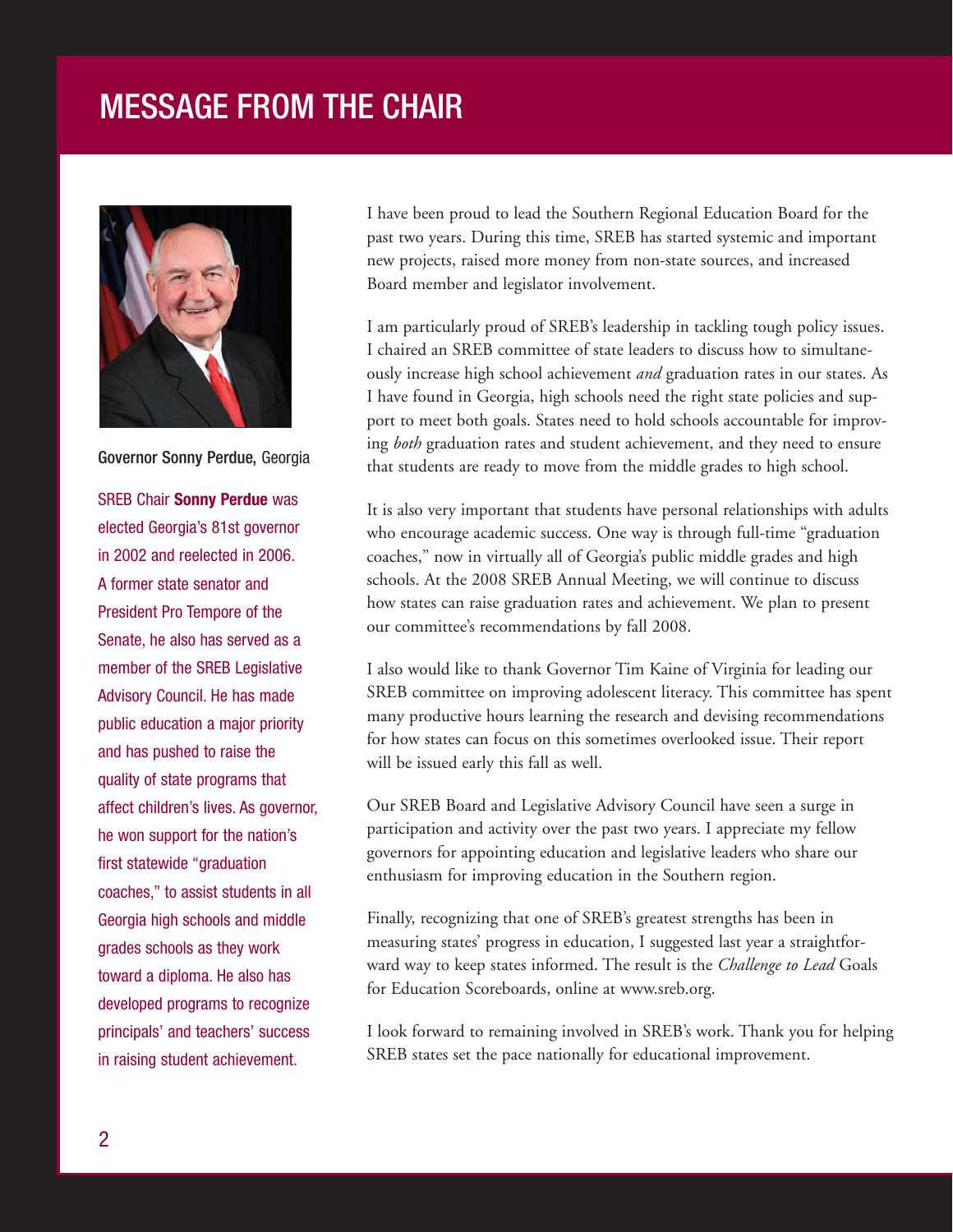## MESSAGE FROM THE SREB PRESIDENT

This has been another productive year for SREB. Marking SREB's 60th anniversary, we embarked on many new projects and have continued our ongoing advocacy work. We recommended policies and best practices, and we reported states' progress on the SREB *Challenge to Lead* goals. Our school improvement programs, including *High Schools That Work*, are nationally recognized and assisted educators every day.

SREB also tackled critically important state policy issues. I want to thank Governor Sonny Perdue of Georgia, the Board Chair the past two years, for leading a group of 25 Board and Legislative Advisory Council (LAC) members in identifying state policies to help more students graduate from high school *and* achieve at higher levels. He and SREB Board Vice Chair Valerie Woodruff, the secretary of education in Delaware, have been strong leaders who have contributed much toward improving education.

Also, I want to thank Governor Tim Kaine of Virginia for chairing the SREB Committee to Improve Reading and Writing in Middle and High Schools. The panel is recommending how states can improve middle grades and high school students' reading comprehension — so fundamental to learning in all subjects.

I am grateful to the more than 40 SREB Board and LAC members who are participating in these efforts to improve high school students' learning.

In the next year, we will involve state leaders in examining state high school testing policies. We also will convene higher education and legislative leaders to address how states can make college graduation a far greater priority and help states develop and implement college- and career-readiness initiatives.

SREB states are setting a new pace for educational improvement. We are privileged to work with states as they continue to make great progress.

**Dave Spence** is the president of the Southern Regional Education Board. He advises SREB Board members — including governors, state legislators, state education chiefs and other leaders in 16 states — as they strive to improve pre-K-12 and postsecondary education. A former executive vice chancellor and chief academic officer of state university systems in Florida and California, and a former executive vice chancellor in Georgia, he is a nationally known advocate for improving high school students' graduation rates and readiness for college and career training.



Dave Spence, SREB President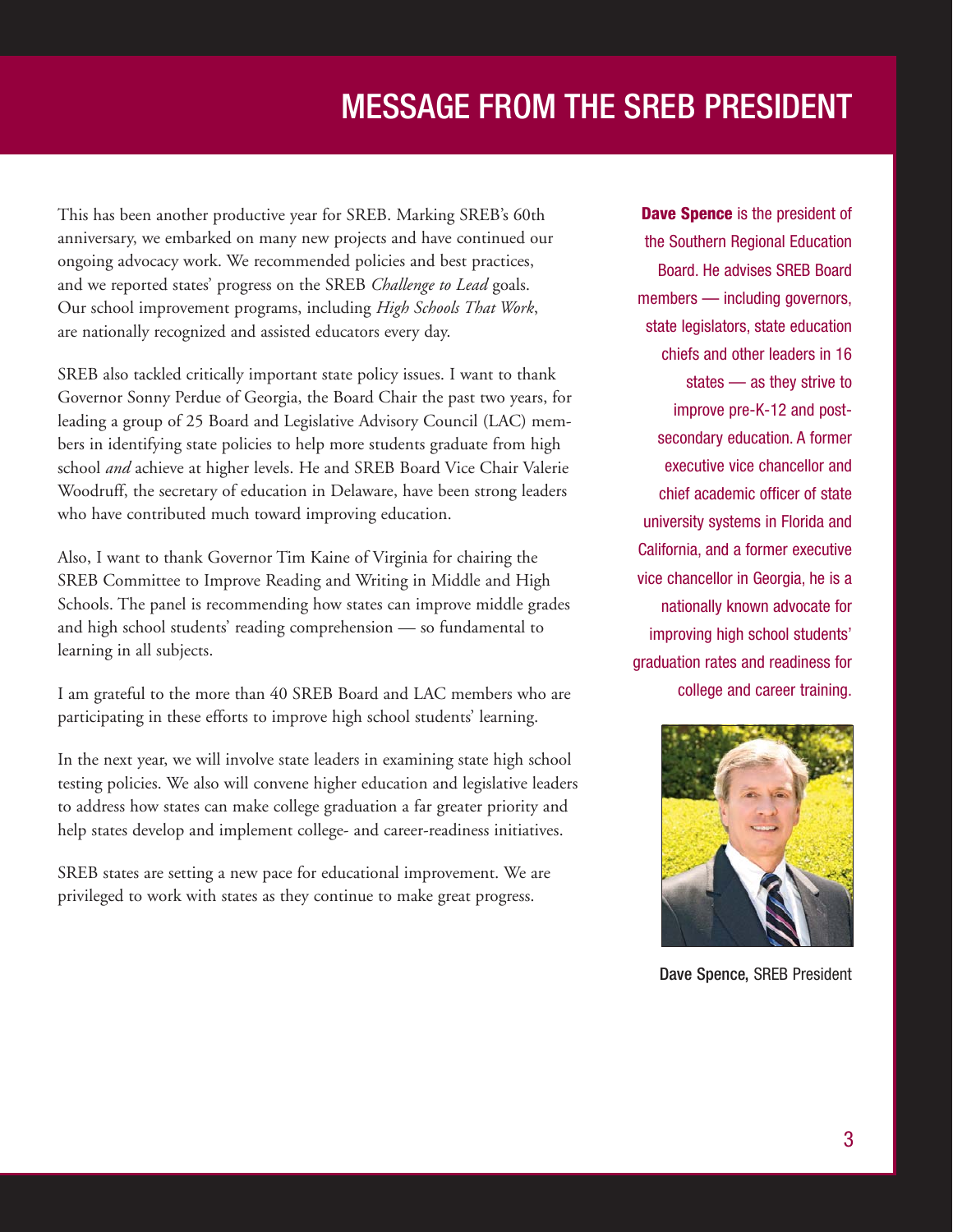## STATE SERVICES



The Legislative Advisory Council meets each winter to examine education issues of importance in member states and to share strategies that work.

#### *Helping state leaders stay informed on issues, trends and legislative actions*

Giving policy-makers the information they need to analyze education trends and topics is the bedrock of SREB. State Services works with state education leaders and often is the first point of contact for legislators, legislative and governors' staffs, and other policy-makers seeking updates on specific issues.

In the past year, State Services coordinated responses to SREB state leaders seeking information on education governance, college remediation rates, Advanced Placement participation, career/technical education, year-round schools, compulsory attendance, dropouts, truancy and much more.

State Services staff members meet with leaders in SREB states during their legislative sessions and prepare an annual series of *Legislative Reports* for legislators and other policy-makers, along with reports on issues that impact education and the legislative process.

State Services also works closely with the SREB Legislative Advisory Council, a group of state senators, representatives and delegates from all SREB states. The Council meets each winter to examine education issues of importance in member states and to share strategies that work. The Council also advises the Board and is the steering committee for SREB's annual Legislative Work Conference. The LWC brings together some 100 legislators to hear from education experts, share their knowledge and participate in work sessions that focus on education at every level, from pre-K through postsecondary.

In addition, State Services holds a meeting of legislative committee and governors' education staffs each fall to share information about education issues and trends. Plus, State Services regularly makes presentations in state capitals and assists with SREB's Annual Meeting, which brings legislators together with other state leaders to discuss ideas for moving forward in education policy.

For more information: Contact Gale Gaines at gale.gaines@sreb.org.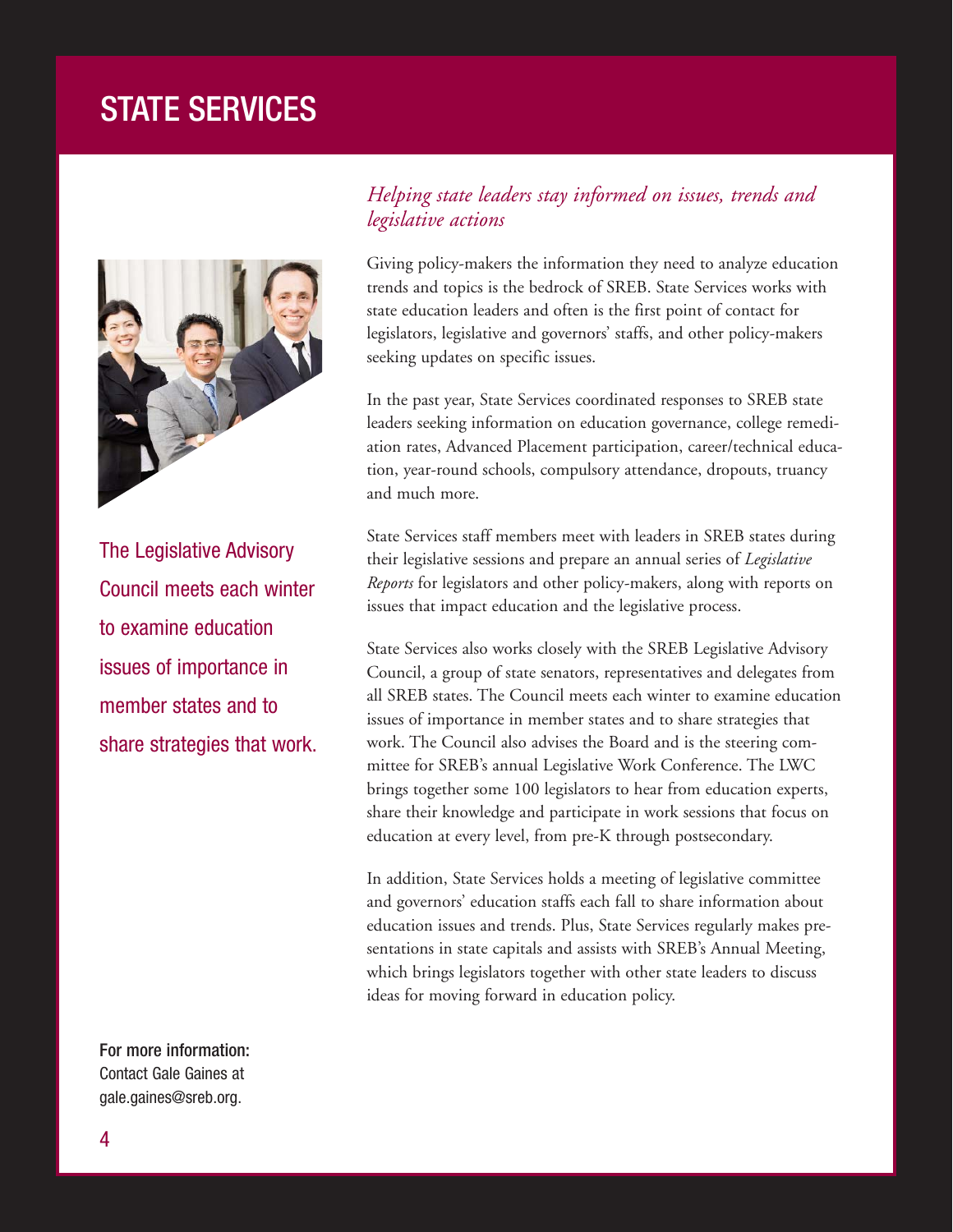## COLLEGE AND CAREER READINESS

#### *Helping states ensure high school graduates are well-prepared for college and career training*

For the first time, most Americans need some form of education beyond high school to succeed economically. SREB is launching a major project to help states improve students' readiness for college and career preparation.

SREB will evaluate states' progress in implementing comprehensive statewide college- and career-readiness initiatives. SREB then will work with states to ensure they each have a single set of statewide college- and career-readiness standards in reading and math. These readiness standards need to be recognized and applied by all public high schools and colleges within each state.

SREB will assist states as they develop and approve their own readiness standards, and it will work with states to develop plans for helping teachers know the standards and incorporate them into classroom instruction.

States will revise senior year curricula and teaching to address the needs of students who need help meeting the standards before graduation. SREB also will work with states to ensure that state high school exams specifically measure whether students meet college- and careerreadiness standards.

This project is under the direction of SREB President Dave Spence, who led a similar statewide effort for the 400,000-student California State University System. The system's Early Assessment and Academic Preparation Program is a nationally recognized model for helping prepare more students for college and career studies — and for linking high school standards with college placement.

The SREB project's goal is to help more students graduate from high school on time and proceed to college and career preparation. SREB states need far more people who enter college and career studies to complete degrees and industry certification, raising the education levels and prosperity of the region.



The SREB project's goal is to help more of the region's students complete college and career preparation.

> For more information: Contact Dave Spence at dave.spence@sreb.org.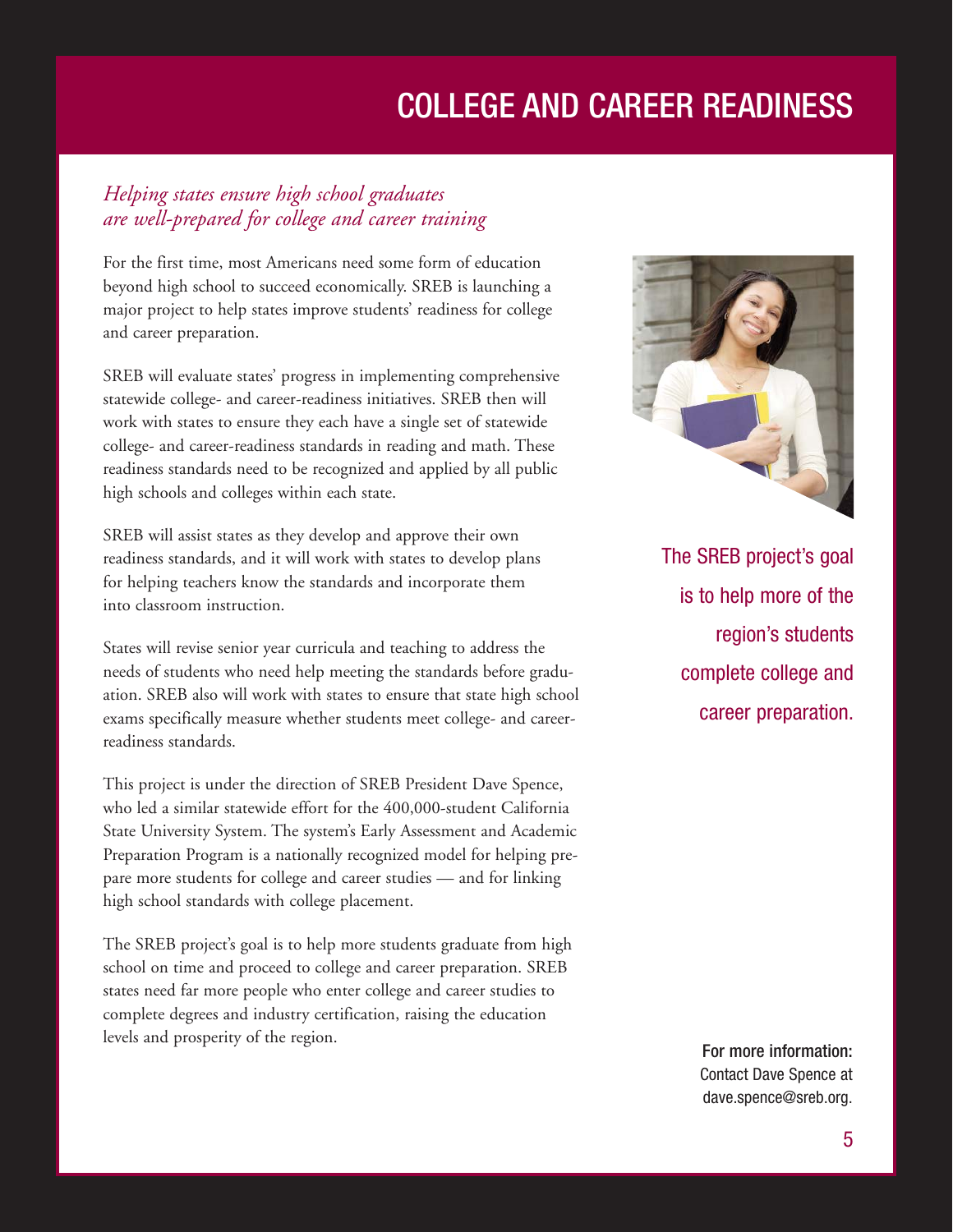The SREB Challenge to Lead Scoreboards highlight state progress in key areas such as graduation rates and teacher salaries, along with SREB commentary and live links to more information on each issue.



For more information: Contact Sue Street at sue.street@sreb.org.

#### Education Goals and Progress

#### *Helping states track progress and achievement toward the SREB* Challenge to Lead *Goals for Education*

Just six years ago, the region's leaders set out to lead the nation in educational progress. Today, the region already has made two particularly remarkable achievements: leading the nation in state-funded prekindergarten and in improving fourth-grade reading scores.

SREB states lead the nation both in access and in setting high standards of quality for public pre-K programs. And the latest National Assessment of Educational Progress (NAEP) showed that 14 of the 16 SREB states saw significant increases in fourth-grade reading scores over the past decade. In fact, fourth-graders from low-income families in SREB states are performing better in reading than their counterparts across the nation.

Reporting good news like this — and analyzing state progress in every other area addressed in the SREB *Challenge to Lead* Goals for Education — is the focus of SREB's Education Policies team. Education Policies researchers use NAEP results, higher education data and other information from SREB education agencies to track each SREB state's progress on the goals and to recommend policy changes and next steps for state leaders to pursue.

Recent reports to state leaders called for continued improvement and expansion of pre-K programs, higher achievement in the early grades, more rigorous academic standards in most SREB states, and other actions. Another recent highlight in reporting state progress on the goals was the launch of the *Challenge to Lead* Scoreboards, available at www.sreb.org.

In pursuit of the goals, SREB states also participate in the Go *Alliance*, developing and sharing media campaigns that encourage students to finish high school and go to college.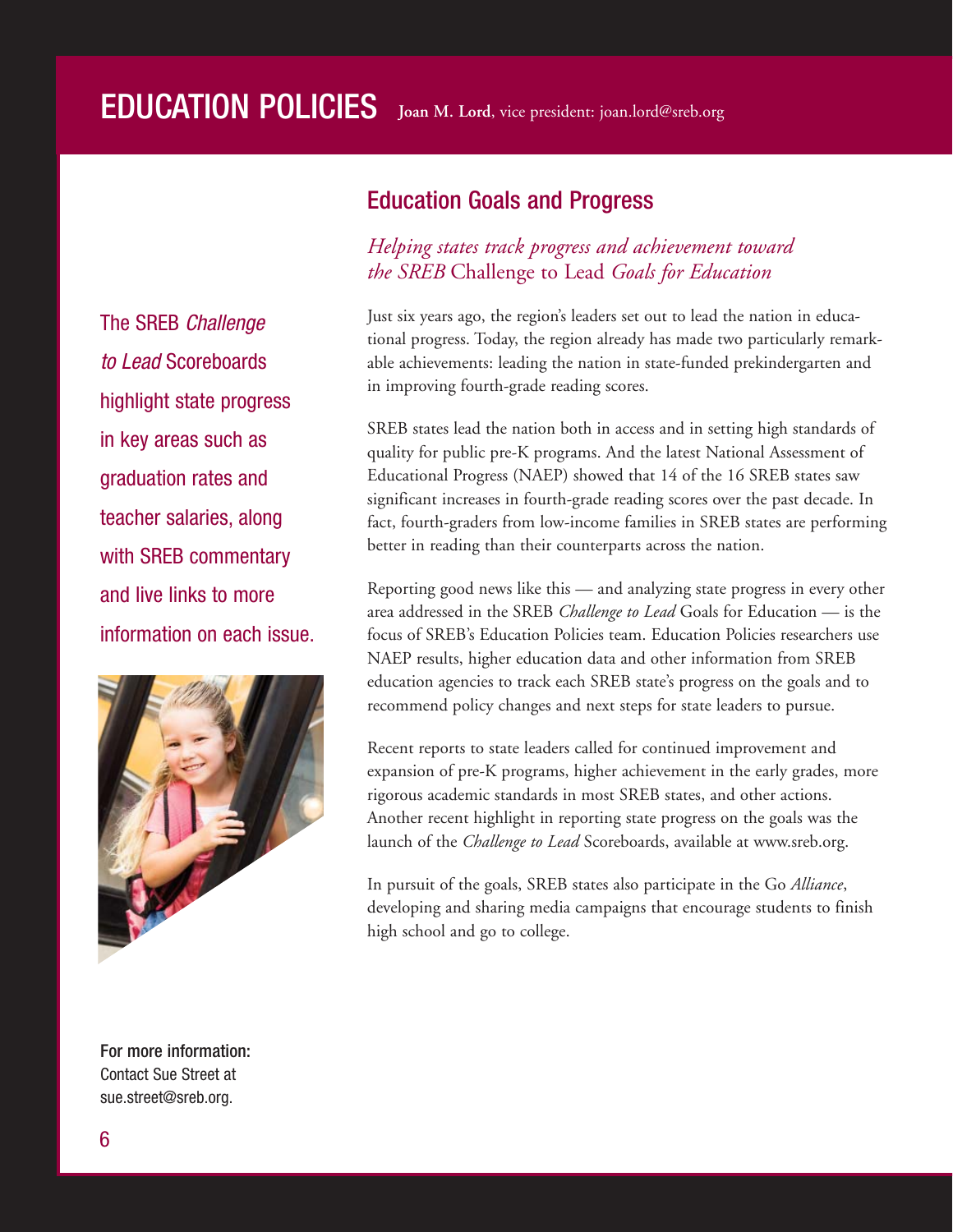#### SREB-State Doctoral Scholars Program

#### *Helping states increase the number of minority faculty members at colleges and universities*

Now in its 15th year, the SREB-State Doctoral Scholars Program was created to address the severe national and regional shortage of minority students who earn Ph.D.s and the lack of faculty diversity on college and university campuses. The program today is a recognized leader in boosting the number of minority students who earn their Ph.D.s and become faculty members.

In the past year, the Doctoral Scholars Program celebrated several milestones, including the program's 400th Mark Musick Scholar graduate, named for SREB's president emeritus. About 80 percent of program graduates currently work in education, and more than 70 percent work in SREB states. The program saw the 16th program graduate earn tenure and promotion, the largest incoming class of doctoral scholars to date (80), and more than 300 scholars working toward the doctoral degree. The program also established a Service Grant Award that encourages graduates to promote and support academic excellence among young people in their communities.

The program's motto, "more than a check and a handshake," describes its multi-layered support for scholars and institutions. The program provides scholars with financial support, professional development, mentoring, networking, employment counseling and other services. Participating institutions benefit from free job listings, recruiting opportunities, professional development for faculty members, and resource sharing.

In October 2007, SREB led the 14th annual Compact for Faculty Diversity Institute on Teaching and Mentoring, the nation's largest gathering of minority Ph.D. scholars and faculty mentors. With support from the National Science Foundation, the Alfred P. Sloan Foundation, the National Institutes of Health and the Wright-Hayre Fund, more than 1,000 participants met in Arlington, Virginia, for leadership training, networking, professional development and job recruitment. The fall 2008 Institute in Tampa, Florida, is expected to be even larger.



The program provides scholars with financial support, professional development, mentoring, networking, employment counseling and other services.

For more information: Contact Ansley Abraham at ansley.abraham@sreb.org.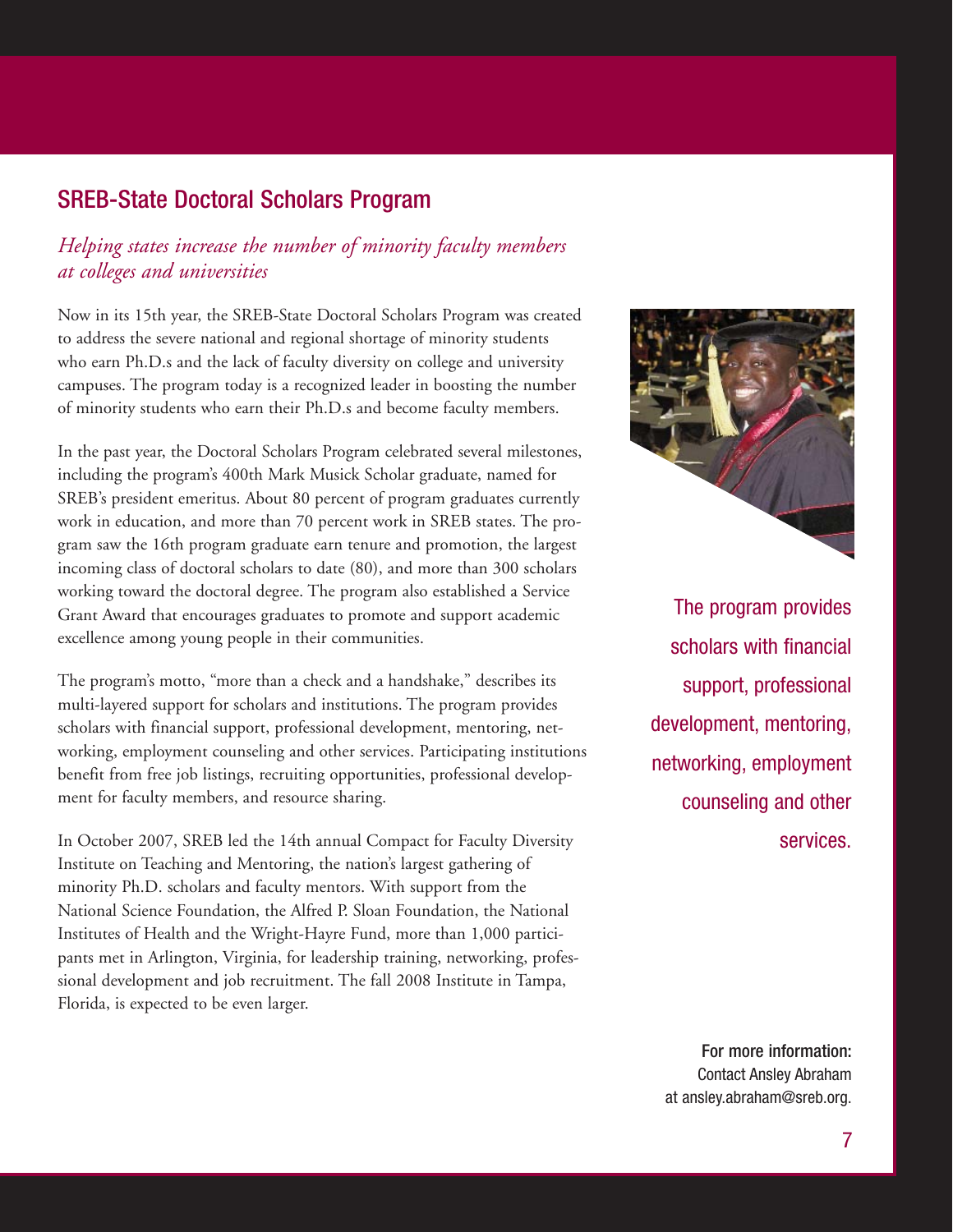## EDUCATION POLICY



Through the work of the Cooperative, SREB states lead the nation in providing state virtual (or online) schools and in the number of middle grades and high school students successfully completing online courses — more than 150,000 in the last school year.

For more information: Contact Bill Thomas at bthomas@sreb.org.

#### Educational Technology Cooperative

#### *Helping states move to the leading edge of digital and online frontiers in education*

Now in its 13th year, the SREB Educational Technology Cooperative brings together state K-12 and postsecondary agencies from the 16 SREB states to capitalize on current technology at every education level. More than three dozen state agencies participate in this one-of-a-kind program, a national leader in the use of technology, especially online learning. The Cooperative gathers states' educational technology leaders to share resources and ideas at an annual meeting, smaller conferences and on the Web.

Through the work of the Cooperative, SREB states lead the nation in providing state virtual (or online) schools and in the number of middle grades and high school students successfully completing online courses — more than 150,000 in the last school year. The Cooperative also worked with SREB states to develop the nation's first *Standards for Quality Online Teaching*, which were recognized nationally. In early 2008, the North American Council for Online Learning endorsed the standards as the basis for its new standards, which will be used globally.

Over the past year, the Cooperative expanded the work of SREB-SCORE, launched in 2007 to address an emerging area of educational technology: digital learning content. By transforming traditional classroom materials into online "building blocks" of information, SREB-SCORE will create an extensive library of Web-based resources and tools that all of the region's teachers and faculty members can share in the coming years. Fourteen K-12 and postsecondary state education agencies have joined this effort.

The Cooperative's *EvaluTech* Web site continues to give teachers access to more than 10,000 free, up-to-date resources for their classrooms and their own training.

With support from the AT&T Foundation, the Cooperative also has launched a new program to help online teachers, including a new Web site.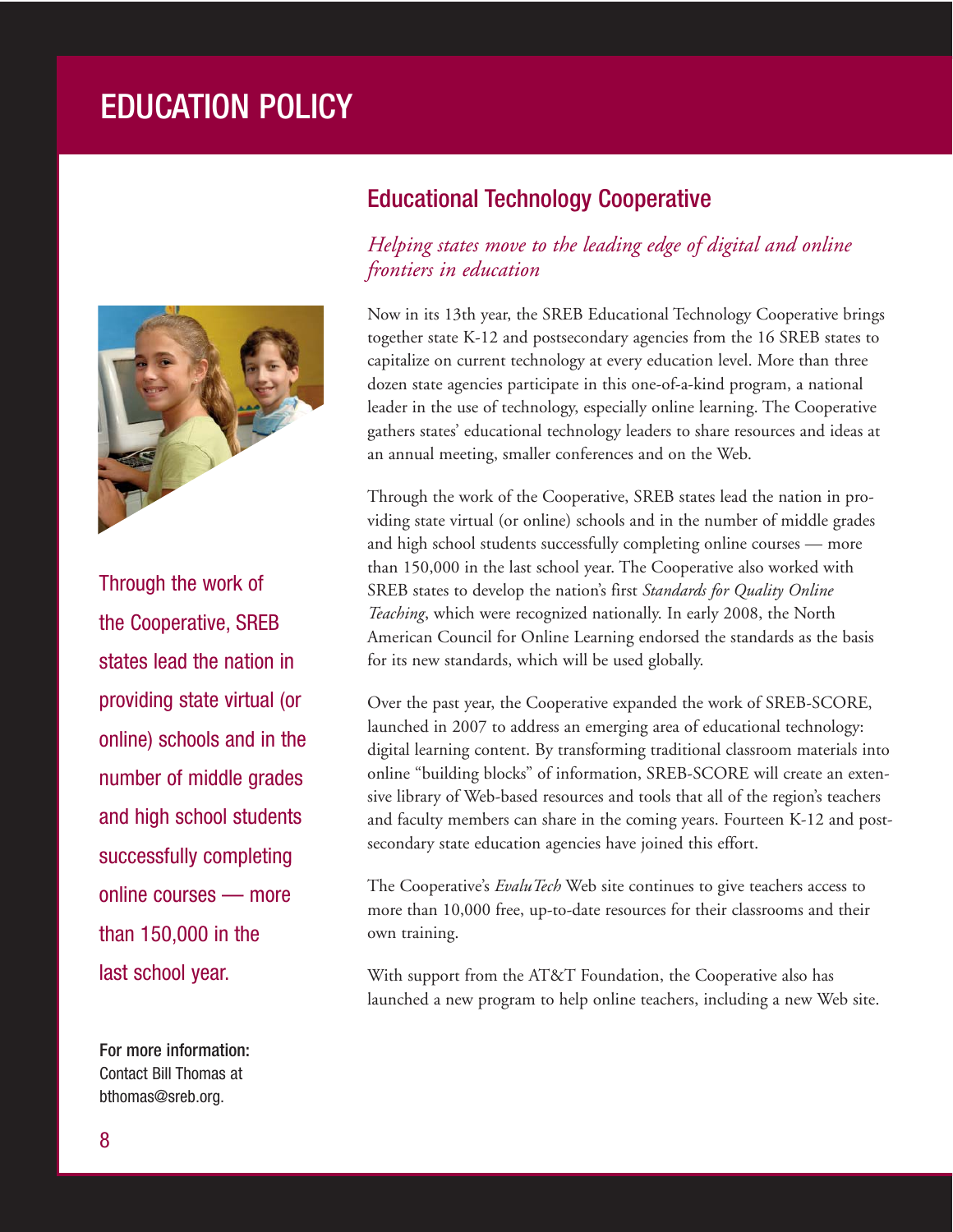#### Education Data Services

#### *Helping states stay up to date on the latest interstate comparisons and trends in higher education*

SREB's Education Data Services program collects, analyzes and shares demographic, economic, pre-K-12 and higher education data among SREB states.

The program publishes the *SREB Fact Book on Higher Education*, one of the nation's most comprehensive collections of comparative data, which is used throughout the SREB region and across the country. The 50th anniversary edition of the *Fact Book* was published in June 2007. A new edition is published every two years, and the interactive online edition is updated continually. The *Fact Book* includes more than 90 tables of detailed information on colleges and universities in SREB states, plus regional and national data. All 50 states are included in much of the online version.

State leaders in each SREB state also receive *Featured Facts* reports on higher education trends, and periodic *Fact Book Bulletins* provide additional updates on key issues for policy-makers. These publications receive much attention in the national and regional news media.

The backbone of the *Fact Book* is the SREB-State Data Exchange, which compiles the most detailed and up-to-date comparisons of higher education data in the region. Since 1969, the Data Exchange has brought together higher education governing and coordinating boards in SREB states to produce comparative information critical to the work of governors' offices, higher education boards and legislative committees. State agency staff members meet each year to review the information and plan for new sets of data that can help state policy-makers monitor trends and improve higher education in SREB states. The Data Exchange's annual survey includes the nation's first and most detailed annual interstate profiles on e-learning.

The SREB-State Data Exchange — the backbone of the Fact Book — provides state leaders with the latest comparisons on higher education, including e-learning.



For more information: Contact Joe Marks at joe.marks@sreb.org.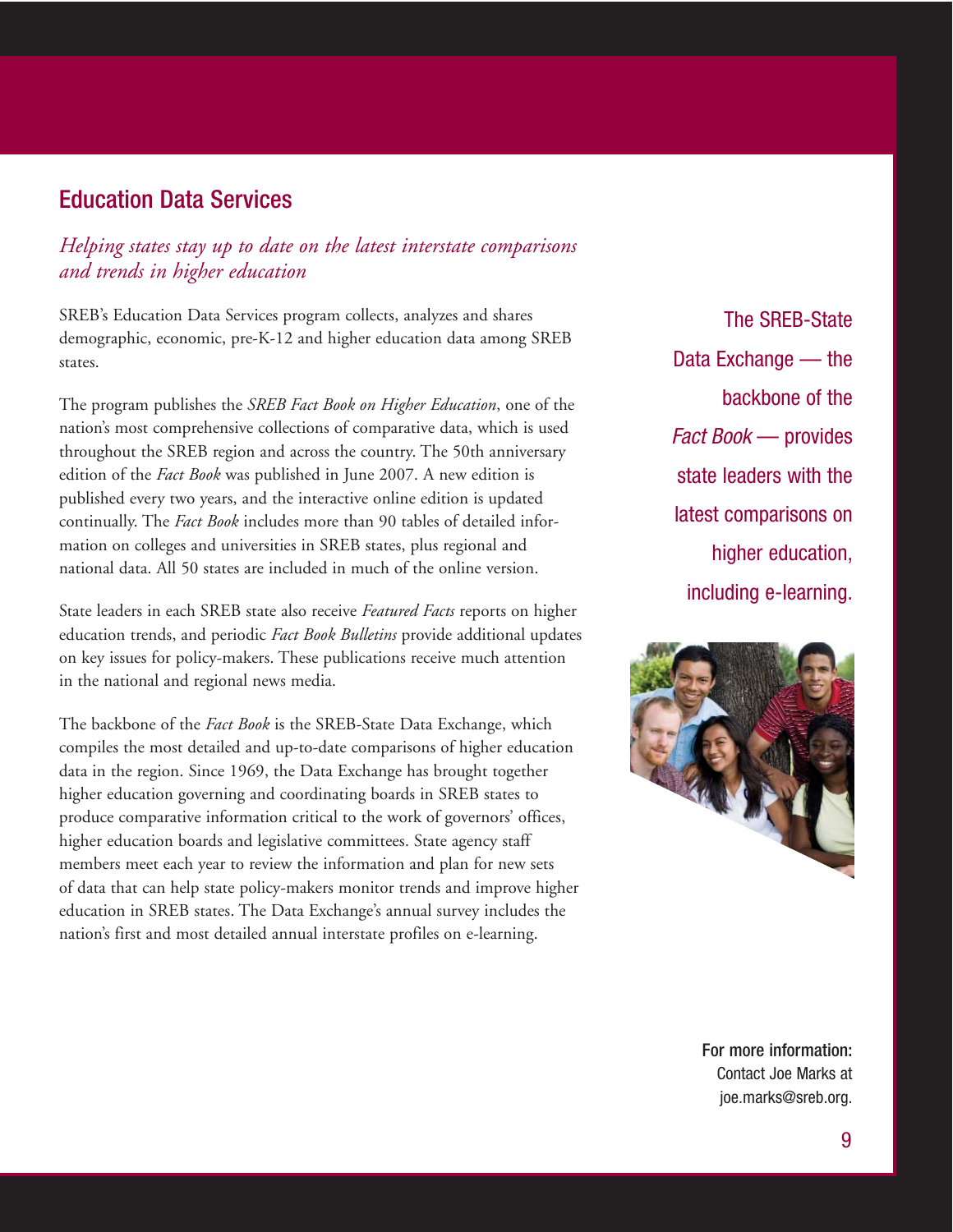## HIGH SCHOOLS THAT WORK **Gene Bottoms**, senior vice president: gene.bottoms@sreb.org

Because of the program's research-proven effectiveness, many more schools in SREB states adopted HSTW as their reform initiative in the past year.



#### For more information:

Contact Gene Bottoms at gene.bottoms@sreb.org.

#### *Helping states transform high schools into places where all students learn at high levels*

SREB's *High Schools That Work* (*HSTW*) program is nationally recognized for its effectiveness in helping schools improve the achievement of *all* students. Offering a results-based school improvement design, *HSTW* partners with state agencies to raise achievement in more than 1,200 high schools in 32 states, including all 16 SREB states. Its strong framework of 10 Key Practices blends career/technical studies with rigorous academics and emphasizes using data to help schools drive continuous improvement.

Because of the program's research-proven effectiveness, many more schools in SREB states adopted *HSTW* as their reform initiative in the past year. Leading the growth was South Carolina, which added more than 100 schools and expects to add 42 more in the next school year. A record-setting 70,000 plus students from 1,049 schools also participated in the 2008 *HSTW* Assessment of reading, math and science achievement, which was revised recently to include new college- and career-readiness standards for high schools.

In addition to its on-the-ground improvement efforts in schools, *HSTW* provides workshops and forums for educators and state leaders. The 21st Annual *HSTW* Summer Staff Development Conference in 2007 in New Orleans brought together more than 7,300 middle grades and high school educators. *HSTW* also held 11 other national workshops for 1,471 educators, delivered 34 local workshops and made Technical Assistance Visits to more than 160 schools.

Two forums helped state leaders develop recommendations on using career/ technical education to improve student achievement and high school graduation rates. Co-sponsored by the Council of Chief State School Officers, the Perkins Legislation High School Reform Forum brought together education and policy leaders from 12 states to leverage the Carl Perkins federal legislation in high school reform efforts. At the annual State Leaders Forum, leaders from all 16 SREB states focused on how to make career/technical studies an essential part of high school reform and worked to help shape career/technical education's future agenda.

As always, *HSTW* also published dozens of reports on topics in education policy and practice, along with materials for professional development workshops for educators. Visit www.sreb.org to search the *HSTW* catalogue.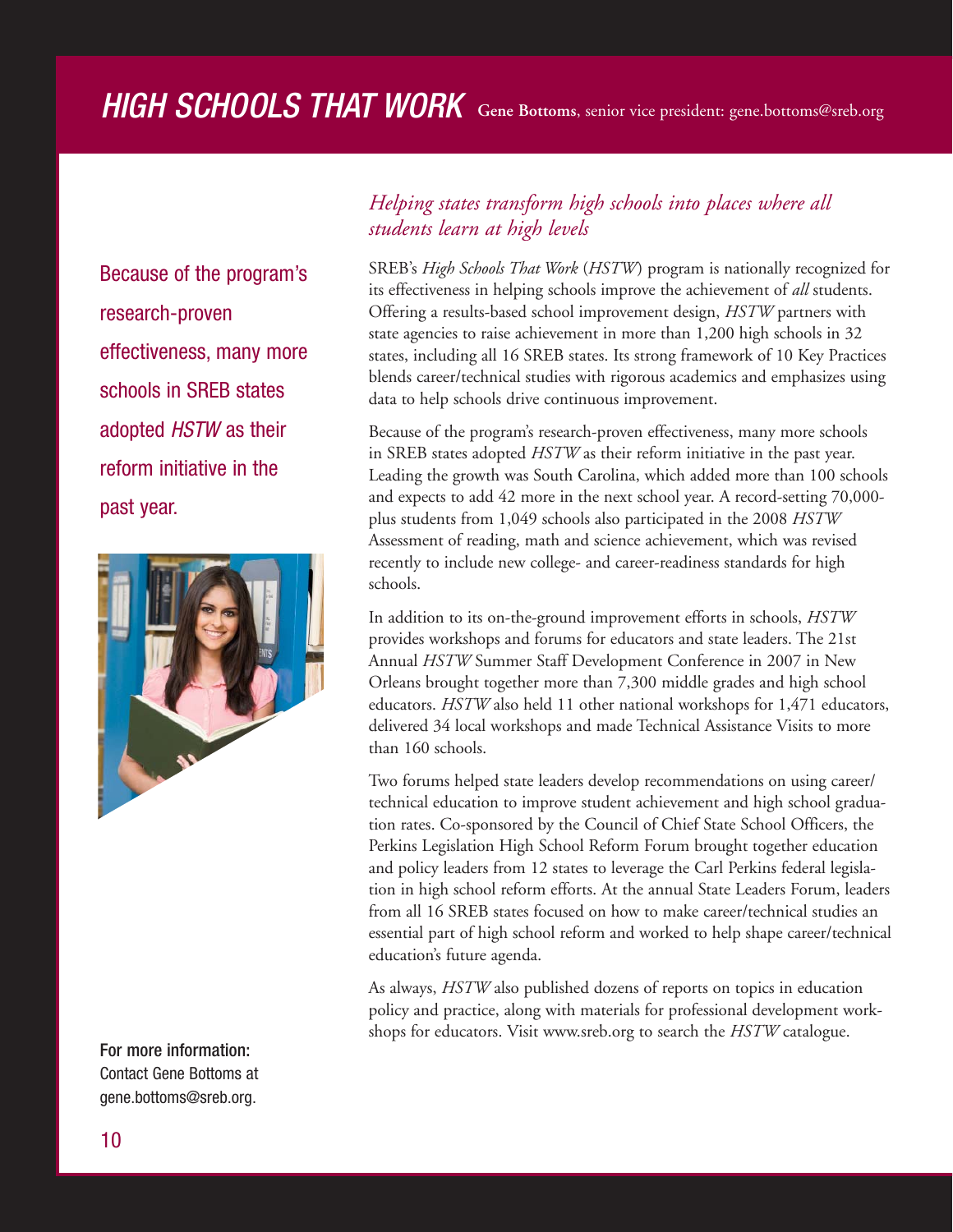#### Making Middle Grades Work

#### *Helping middle grades schools prepare students for high school*

*Making Middle Grades Work* (*MMGW* ) focused in the past year on increasing the number of schools it serves with research-based improvement services and professional development workshops. *MMGW'*s network grew to 354 schools in the 2007-2008 school year, up 68 from a year ago. The program held more than 45 workshops in at least 14 states and made 37 school visits to help educators with improvement strategies.

The annual Middle Grades Leadership Forum was held in April 2008 in Atlanta, drawing more than 70 education officials from 13 states to focus on improving middle grades education and helping more students make successful transitions to high school. SREB states are among the first in the nation to implement strategies that address key transition issues.

More than 19,000 eighth-grade students and 13,000 teachers at 313 middle grades schools in 19 states participated in the 2008 Middle Grades Assessment, a diagnostic tool for educators. Dozens of schools in three states are using *MMGW* Student Survey results to improve instruction.

#### Direct Services to Districts and Schools

#### *Helping schools raise achievement through research-based classroom strategies*

*High Schools That Work* and *Making Middle Grades Work* contract with schools and entire school districts to provide traditionally low-performing schools with a school improvement model that is proven to raise achievement.

In the past year, this program served 65 high schools, 32 middle grades schools and 22 school districts in SREB states, helping them implement SREB's school improvement practices through coaching and on-site professional development. It also served 72 high schools and 15 middle grades schools in 46 school districts outside the SREB region.

The program worked extensively with schools in Arkadelphia, Arkansas; Mobile, Alabama; and Robeson County, North Carolina. By customizing services for each school, it helped them identify and implement strategies to challenge students academically; strengthen ninth-grade instruction; improve career/technical education; use state reading standards in all academic subjects; adjust middle grades curricula to prepare students for high school; and align curricula in grades nine and 10 with grade-level academic standards.

For more information: Contact Yvonne Thayer at yvonne.thayer@sreb.org.

SREB also partnered with the Appalachia Regional Comprehensive Center (ARCC) at Edvantia and the Mid-Atlantic Comprehensive Center (MACC) at The George Washington University to help state education agencies work with leadership teams in traditionally low-performing schools. This included a study on how 10 states served by ARCC and MACC are improving the middle grades to high school transition.

> For more information: Contact Rhenida Rennie at rhenida.rennie@sreb.org.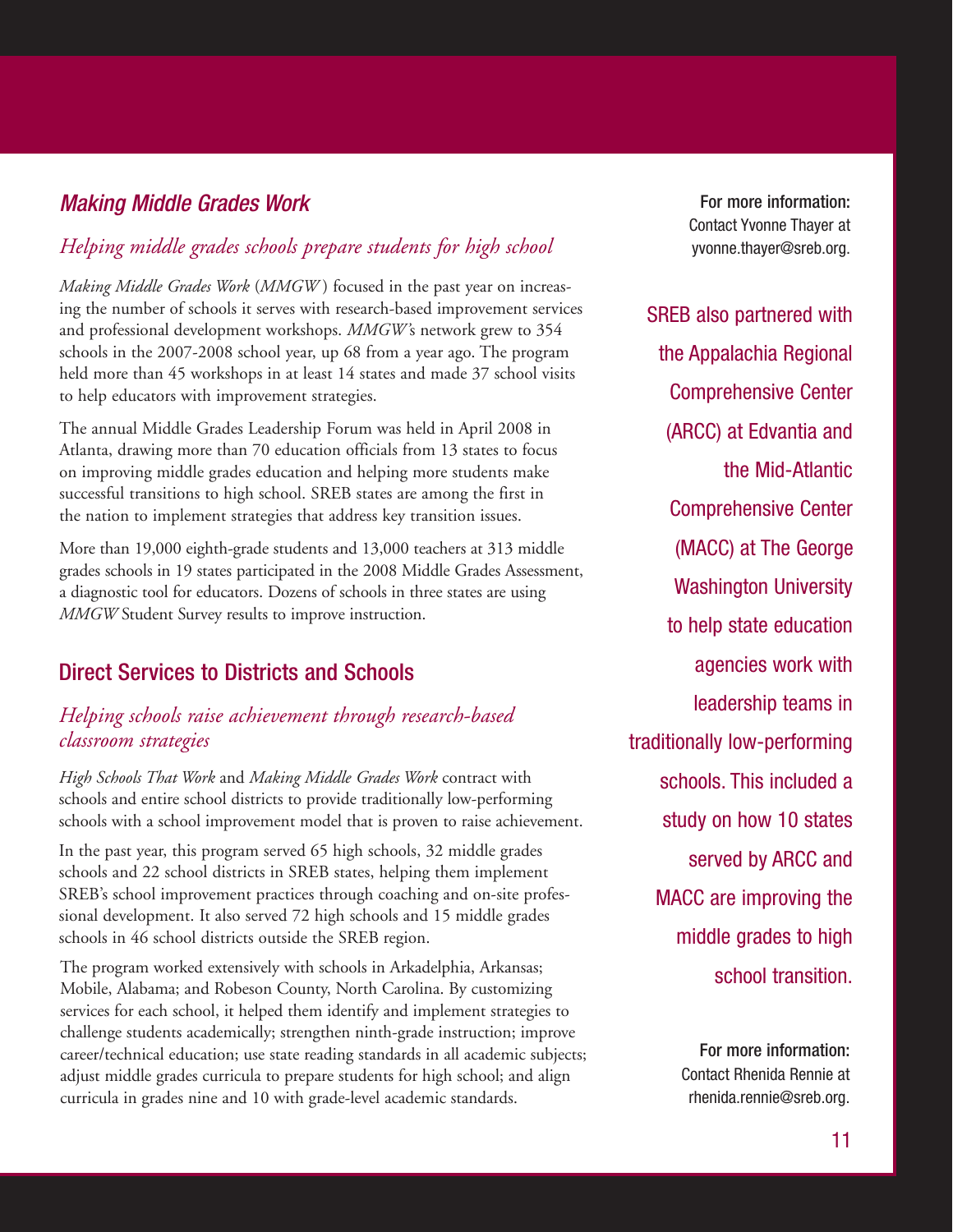## HIGH SCHOOLS THAT WORK



For more information: Contact Janie Smith at janiewsmithsreb@bellsouth.net.

SREB and the Communities Foundation of Texas helped the Houston Independent School District reorganize its leadership structure to improve the link between schools and the district.

For more information: Contact Scott Warren at scott.warren@sreb.org.

#### Supporting Transitions from Middle Grades to High School and High School to Postsecondary Studies and Careers

#### *Helping students prepare for the next level of education*

SREB continued its work to support critical education transitions for students. In the past year, two subject-matter guides were completed that outline college-readiness indicators in English/language arts and mathematics and provide examples of classroom assignments and assessments for each indicator. A teachers' guide to designing and delivering standards-based instruction also was developed.

The program's weeklong transitions institute was expanded and redelivered at the request of state education agencies and local school districts in Alabama, Arkansas, Georgia, South Carolina and Texas. *High Schools That Work* will hold a Transitions Summer Institute in Atlanta in June 2008 to help teams of educators design standards-based courses to prepare students for challenging high school or postsecondary studies. This year, the institute will add a new dimension for ninth-grade students who are identified as not ready for high school. DeKalb County, Georgia, plans to send at least 30 participants as part of a major effort to redesign its ninth-grade experience.

#### Texas High School Initiatives

#### *Helping Texas schools boost student achievement*

SREB collaborates with the Texas Education Agency and the Communities Foundation of Texas (a Bill & Melinda Gates Foundation intermediary) in 47 schools to link school, district and state efforts to raise student achievement. The project expanded into 19 more schools in the past year.

Among other activities, SREB and the Communities Foundation of Texas helped the Houston Independent School District reorganize its leadership structure to improve the link between schools and the district. SREB also held workshops for teachers from 35 schools to help them embed high-level mathematics instruction in career/technical classes.

Evidence of the program's effectiveness is growing. A Texas Enhanced *HSTW* Network school was one of only two schools in the state to be named a Blue Ribbon School by the U.S. Department of Education in the past year, and all of the Enhanced *HSTW* Network schools in the project's first class earned an Acceptable rating or higher on the 2007 Texas Accountability Rating System.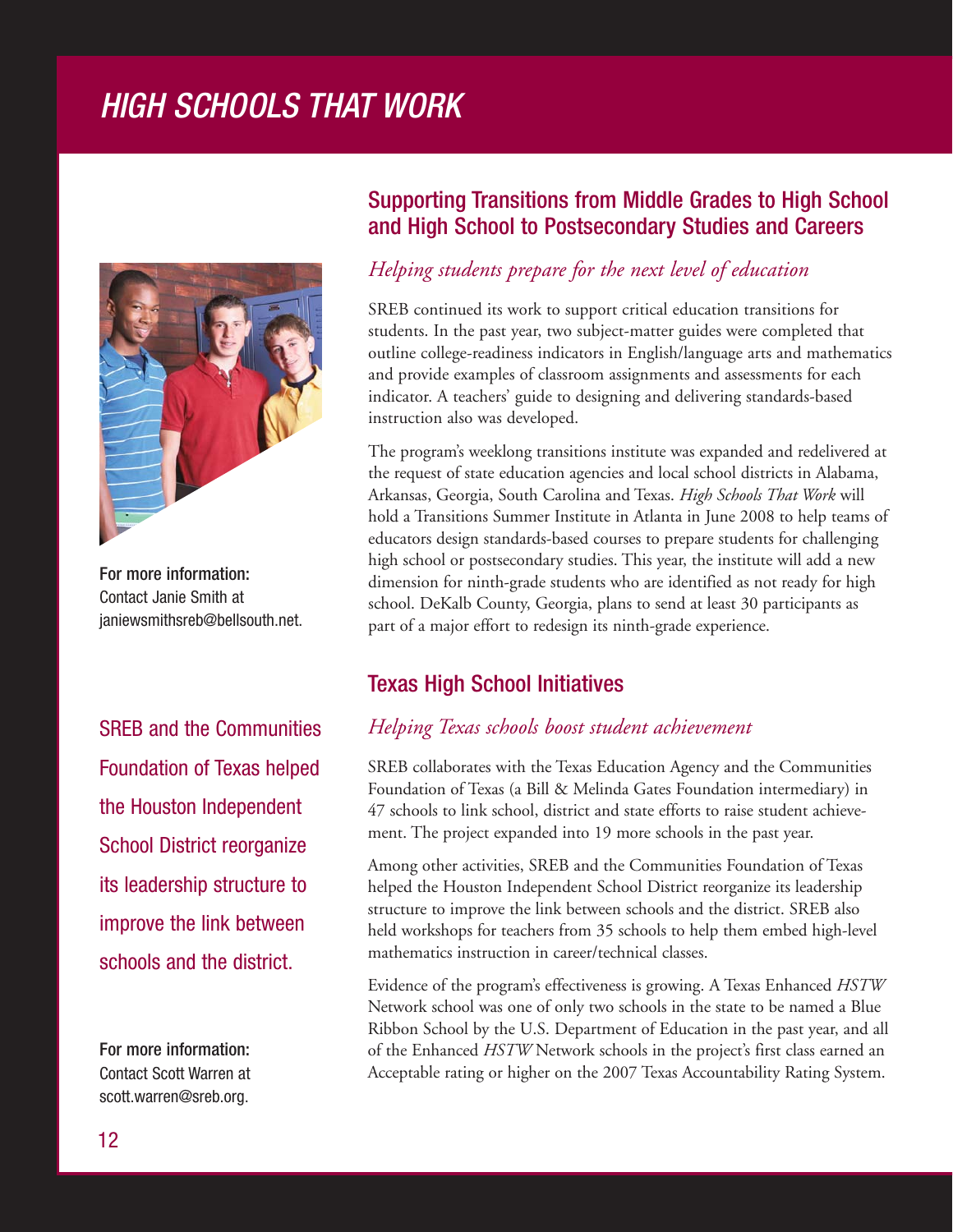#### Technology Centers That Work

#### *Helping career/technology centers in SREB states improve student readiness for college and careers*

Created in 2007, *Technology Centers That Work* (*TCTW* ) helps career/ technology centers embed college- and career-readiness academic standards into instruction and work with high schools to ensure that career/technical students receive a coherent program of academic, career and technical studies. The goal of *TCTW* is to help centers produce graduates who can succeed in postsecondary studies or careers and become leaders in high-demand, highskill, high-wage fields.

In the first year of implementation, 60 schools in eight states joined the *TCTW* network. Other states are in the process of identifying schools and developing their plans for participation next year.

A national *TCTW* council was established in 2008 to plan for a national technology center conference to be held in 2009. And two national workshops brought teams of educators from technology centers together to develop school improvement plans. The first workshop, held as a pre-conference before the 2007 *High Schools That Work* Summer Staff Development Conference, had more than 100 participants. As a result of that workshop, Arkansas committed to joining the initiative, and eight schools were identified for participation. More than 140 participants attended a second workshop in March 2008. During this workshop, Maryland and Georgia each committed to have at least one school participate during the coming year.

Other actions included nine technical assistance visits, five state site development workshops, and other professional development activities on a variety of topics. About 2,800 students and 800 teachers at 49 *TCTW* sites also participated in the 2008 *High Schools That Work* Assessment. The assessment will help the centers work more closely with their feeder schools so that students earn industry certification, leading to employment or postsecondary studies.

The goal of TCTW is to help centers produce graduates who can succeed in postsecondary studies or careers and become leaders in high-demand, high-skill, high-wage fields.



For more information: Contact Ann Benson at gben@brightok.net.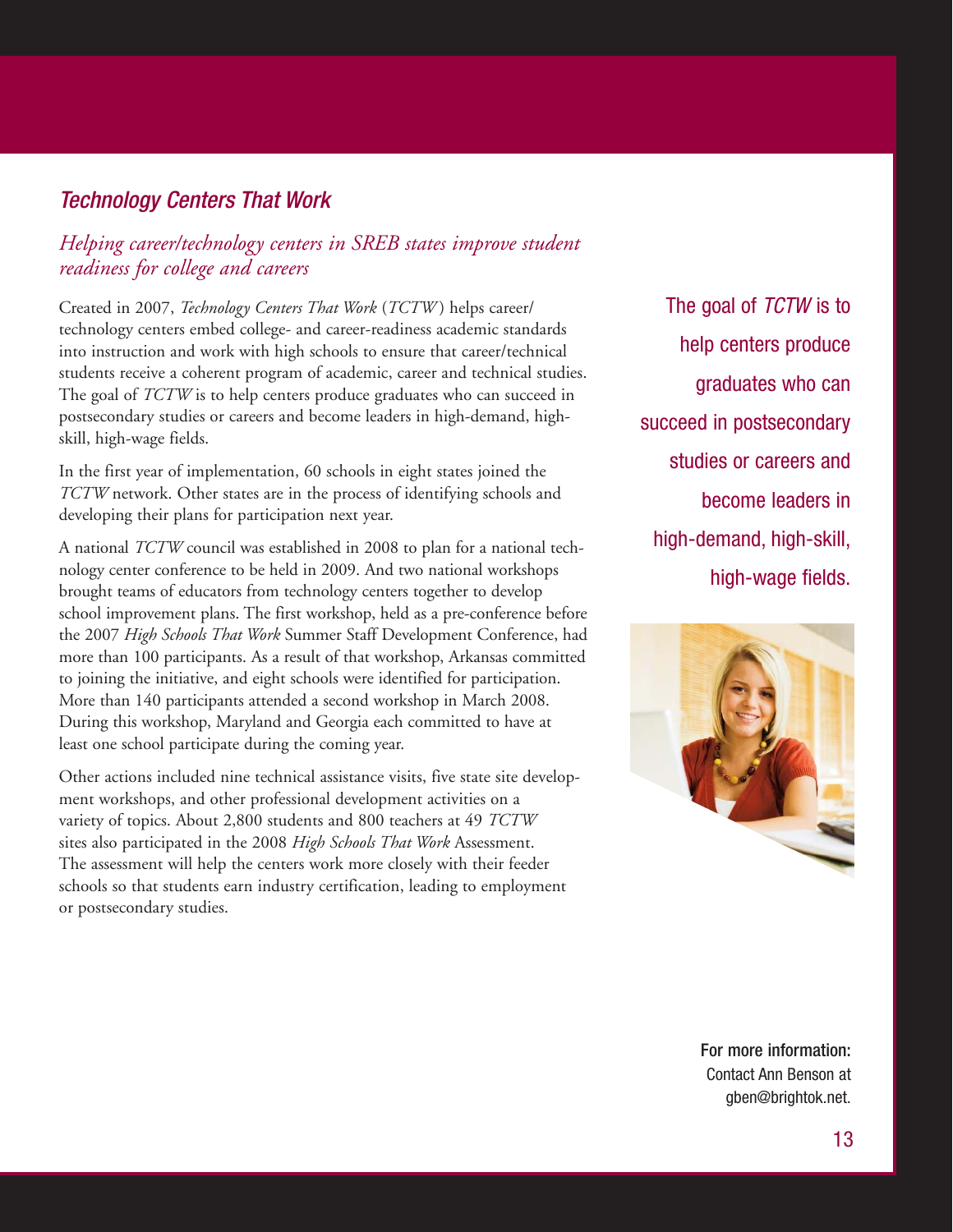## High Schools That Work HIGH SCHOOLS THAT WORK



For more information: For more information: Contact Linda Dove at Contact Linda Dove at linda.dove@sreb.org. linda.dove@sreb.org.

Project Lead The Way works to increase the increase the core than the core than the core than the core than the core the core the c<br>The core the core than the core than the core than the core than the core than the core than the core than the number and diversity of the state of the state of the state of the state of the state of the state of the state of the state of the state of the state of the state of the state of the state of the state of the state of the students preparing for college studies in de la collection in de la collection in de la collection in de la collection in de la colle<br>Collection in de la collection in de la collection in de la collection in de la collection in de la collection engineering, science Project Lead The Way® Inc. works to increase the number and diversity of students preparing for college studies in engineering, science and technology.

For more information: For more information: Contact Carolyn Helm at Contact Carolyn Helm at carolyn.helm@sreb.org. carolyn.helm@sreb.org.

#### High Schools That Work Urban Network High Schools That Work Urban Network

#### *Helping schools face their challenges and find success Helping schools face their challenges and find success*

The Urban Network works closely with leaders in schools and school dis-The Urban Network works closely with leaders in schools and school districts to improve classroom instruction and provide staff development to tricts to improve classroom instruction and provide staff development to address urgent needs. The network helps teachers hone their classroom prac-address urgent needs. The network helps teachers hone their classroom practices, trains career/technical teachers to stress literacy and mathematics in all tices, trains career/technical teachers to stress literacy and mathematics in all courses, and helps teachers raise the quality of their instructional planning. courses, and helps teachers raise the quality of their instructional planning.

It expanded in 2007-2008 into Clayton and Bibb counties in Georgia. The Orleans Parish Schools returned after withdrawing in 2005 following Hurricane Katrina, and Lusher Charter School in New Orleans also joined.

The Network focuses on helping schools improve the ninth grade through The Network focuses on helping schools improve the ninth grade through summer programs, ninth-grade academies, student advising and more. Many summer programs, ninth-grade academies, student advising and more. Many network schools now successfully use ninth-grade English and mathematics Network schools now successfully use ninth-grade English and mathematics catch-up courses in Little Rock, Arkansas, and DeKalb County, Georgia. catch-up courses in Little Rock, Arkansas, and DeKalb County, Georgia.

The 11th Annual Urban Council meeting in March 2008 in Atlanta gathered 75 educators from 11 cities to focus on graduation rates, the grade and helping special education students meet test score goals. ninth grade and helping special education students meet test score goals.

#### Project Lead The Way ®

#### Project Lead The Way® *Helping schools link students to career studies in science and math*

*Helping schools link students to career studies in science and math* The Way® Inc. (PLTW Inc.) will provide 792 middle grades and high schools with engineering-related courses in the 2008-2009 school year. It schools with engineering-related courses in the 2008-2009 school year. It<br>works to increase the number and diversity of students preparing for college studies in engineering, science and technology. Many of its graduates pursue further education in engineering-related fields. SREB's partnership with the national nonprofit organization Project Lead

PLTW Inc. and SREB focused in the past year on improving and ensuring course quality. They created a system to monitor quality and provide technical assistance in schools. They also linked state education agencies with engineering colleges to monitor courses. Forty-two educators from six states now can conduct school visits, expanding soon to 10 more states.

PLTW Inc. also launched an online data system and a long-term study to TET W THE model manufacture in state system and a forg term staty to measure student performance in its courses. A four-year biomedical science program will expand to 52 schools in the near future.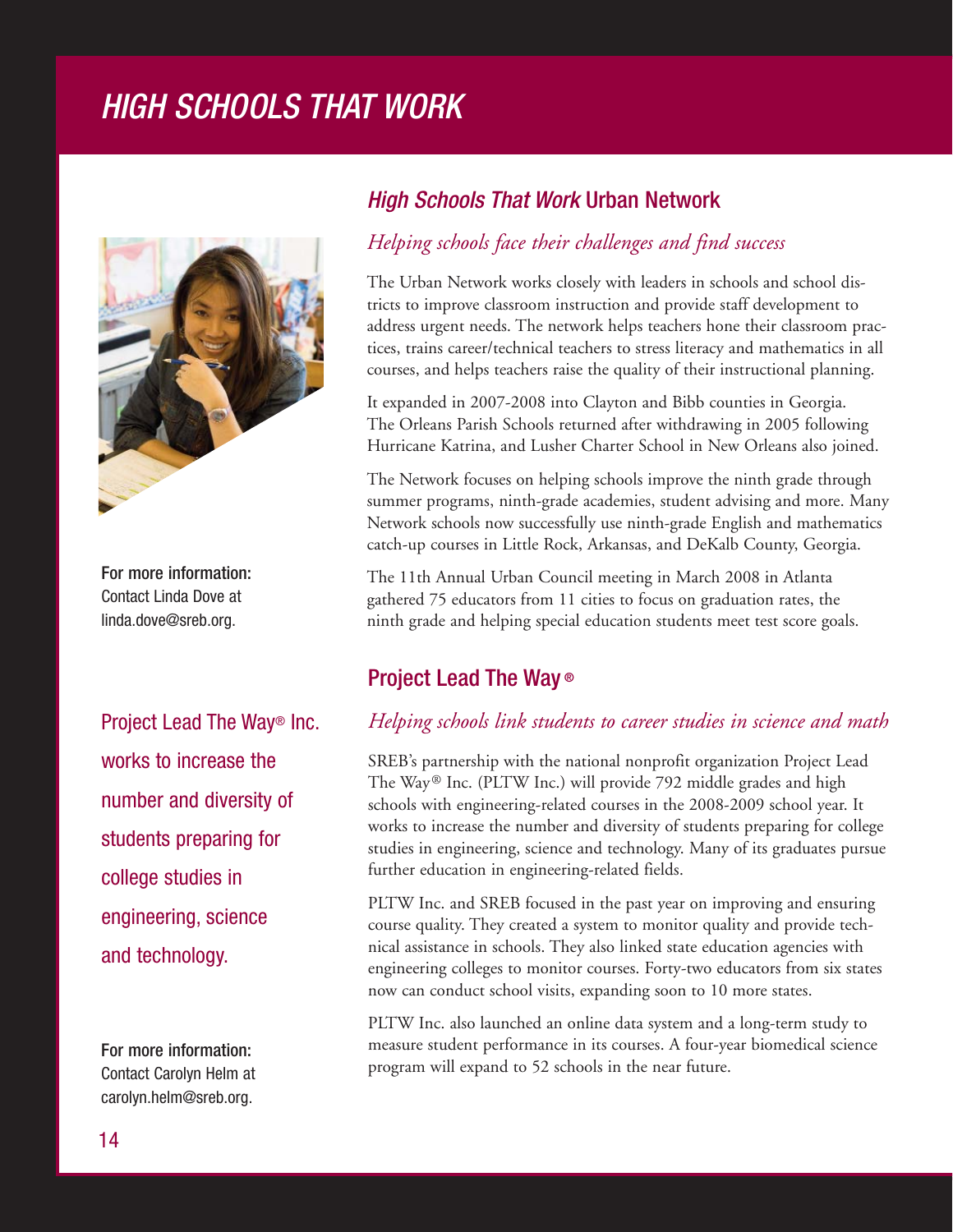#### Learning-Centered Leadership Program Learning-Centered Leadership Program

#### *Helping states provide every student with a highly qualified provide a highly qualified principal for all schools*

*principal* The SREB Learning-Centered Leadership Program helps school districts, universities and states raise the quality of training for pre-K-12 school leaders across the region. The program helps states improve their preparation programs for aspiring school principals, along with licensure, professional development and evaluations for school leaders. In the past year, the program focused on helping states create stronger school leadership systems.

In the past year, the program assisted states by:

- **n** consulting with officials in Louisiana, Alabama, Tennessee, Kentucky and Mississippi — states that are redesigning their school leadership preparation and professional development programs. Eight other states and an urban school district also tapped the program's services as they sought to improve school leadership.
- **n** publishing a third biennial SREB report benchmarking states' progress in creating learning-centered systems of school leadership, drawing national attention. SREB published guest columns on the report in *Education* Week and major newspapers in the region.
- **P** preparing a report on research into how high school principals' working conditions affect their efforts to improve schools and achievement.
- **n** convening the annual SREB Leadership Forum for state policy-makers and leaders to share research and best practices, generate cross-state dialogue on critical issues, and plan for the redesign and improvement of statewide school leadership systems.
- **E** securing federal funds for comprehensive evaluations of redesigned leadership preparation programs at East Tennessee State University and the University of Memphis.
- **a** developing two new Leadership Modules and updating 13 others for use in university, state leadership academy and school district courses and training 650 workshop leaders from 46 states.

The Wachovia Leadership Academy, now in its fourth year, provides training for leadership teams in schools to help improve classroom instruction and student achievement. Academy districts have increased in number to 261. Educators who have attended the Academy are more likely to work collaboratively on school improvement, and school leaders report steady gains in student achievement.

totog improve their states in provement the theorems in the theorems in the theorems in the theorems in the theorems in the theore preparation probable to the probable for a principal school aspected principals in the process of the contract with the contract of the contract with the contract with the contract in the contract of the contract of the contract of the contract of the contract of the contract of the contrac licensure, professional avoluctions for evaluations for The program helps states improve their preparation programs for aspiring school principals, along with licensure, professional development and evaluations for school leaders.



For more information: Contact Kathy O'Neill at kathy.oneill@sreb.org.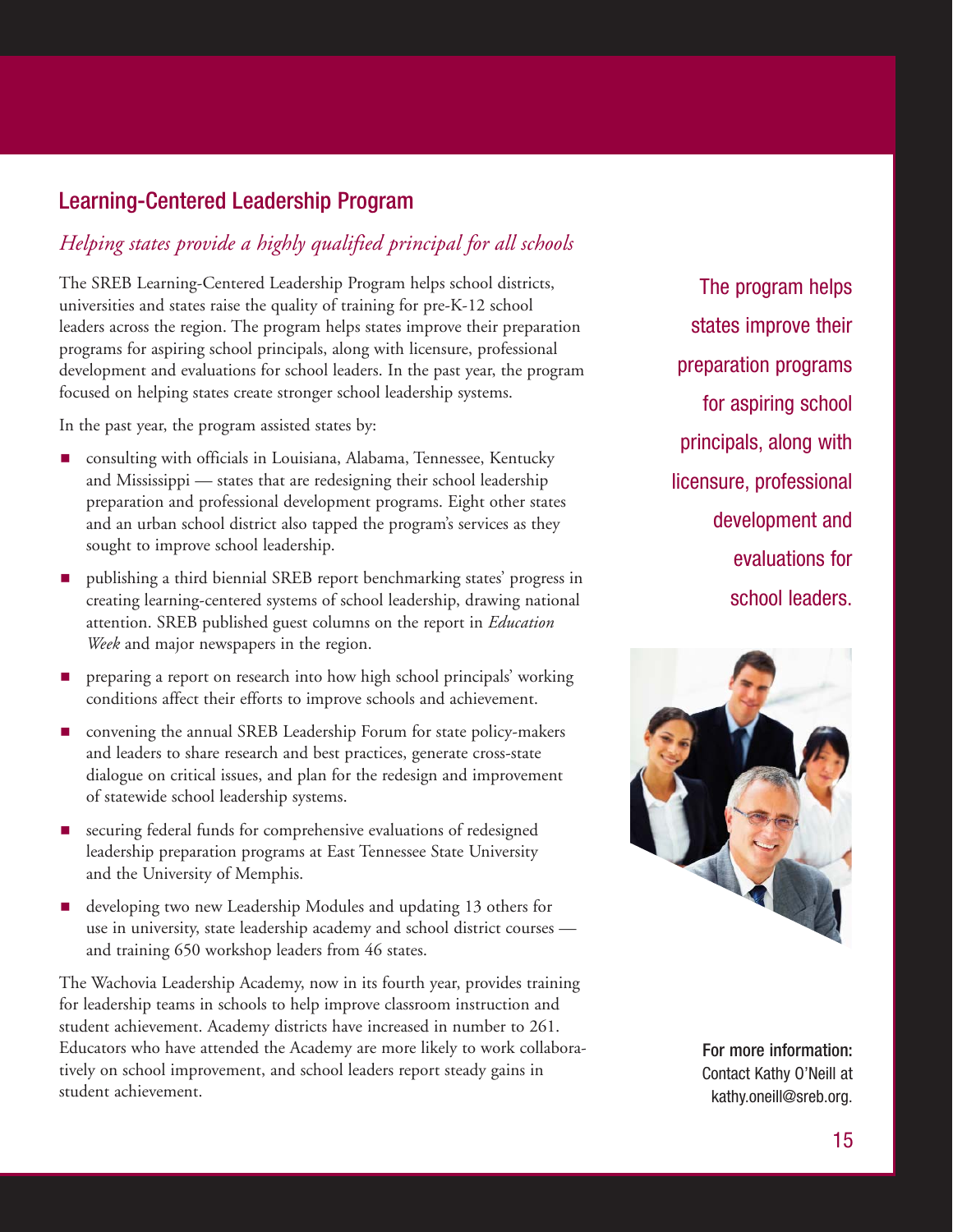## STUDENT ACCESS PROGRAMS AND SERVICES



For more information: Contact Bruce Chaloux at bruce.chaloux@sreb.org.

For more information: Contact Mary Larson at mary.larson@sreb.org.

#### *Helping college students of all ages take courses and earn degrees no matter where they live and work*

In early 2008, SREB restructured several student-related programs under a new banner — Student Access Programs and Services — to reflect a greater focus on increasing college access and graduation rates. This new unit of SREB encompasses online efforts (the *Electronic Campus*, theTeacherCenter.org, the Distance Learning Policy Laboratory and Adult Learning) and two longstanding, traditional-campus programs (the Regional Contract Program and the Academic Common Market), all aimed at providing students with more access to postsecondary education — wherever, however and whenever they wish.

The focus of Student Access Programs and Services' work in the past year has been on adult learners, highlighted by the successful launch of the innovative CALL initiative in Louisiana. The Continuum for All Louisiana Learners, or CALL, is a joint project of the Louisiana Board of Regents and SREB. CALL helps working adults take accelerated online courses at their own convenience — and even provides college credit for prior education, work and life experiences — so they can complete an associate's or bachelor's degree. The program was launched at Bossier Parish Community College and Northwestern State University, where some 50 adults will complete associate's and bachelor's degrees in the first year. CALL II will launch in August 2008 with four additional institutions and several new degree programs.

Until all SREB states can push college graduation rates higher, the number of adult learners with some college education and no degree will continue to grow. CALL is an important model for the region, and SREB is working with states to help more adults further their education.

#### Electronic Campus

One of the nation's leading online learning programs, the *Electronic Campus* offered college students and adult learners a record-setting 20,000 online courses in the past year from colleges and universities in all 16 SREB states. Providing access to more than 700 degree programs, it features a rapid admissions system and a variety of tools and services to help students particularly adults — find the courses they need to complete a degree at their own convenience.

A related effort, the SREB-State Teacher Center (TheTeacherCenter.org) is a "one-stop shop" of online resources for the million-plus educators in the SREB region. Teachers and aspiring teachers enjoy anytime access to professional development courses and information on financial aid, licensure and more.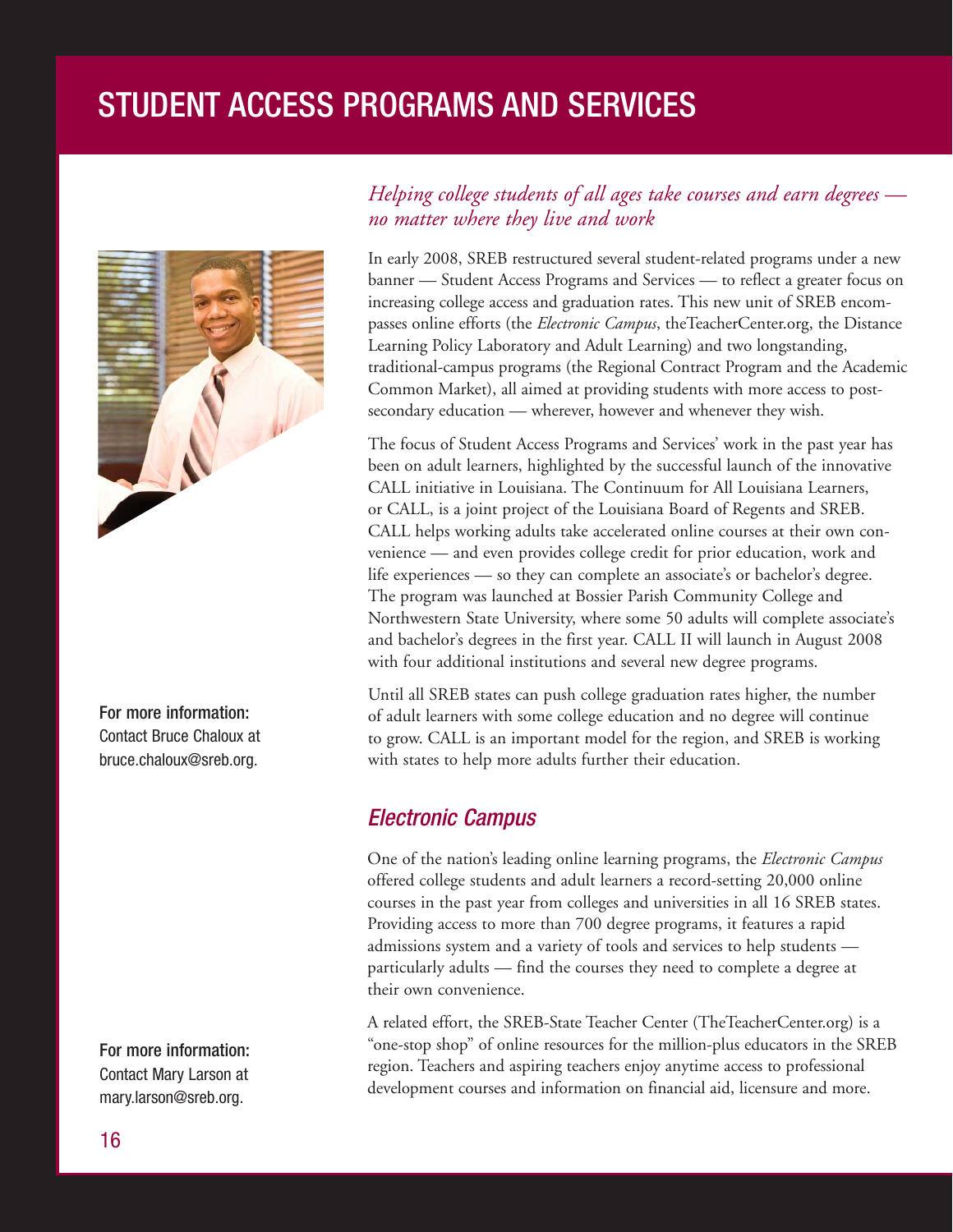#### Regional Contract Program

College students from all 16 SREB states benefit from two programs that provide greater access to postsecondary education through shared resources among the states. Nearly 50,000 students have benefited from these programs.

One of SREB's first programs, the Regional Contract Program enables SREB states to share first-professional degree programs across state borders in hardto-find specialties such as optometry, veterinary medicine, osteopathic medicine and dentistry. States save the cost of creating their own health programs and can expand the number of professionals to serve their residents in these specialized fields. Students can prepare for these professions at in-state or reduced tuition rates.

#### Academic Common Market

The Academic Common Market (ACM) enables college students to enroll in an undergraduate or graduate program in another SREB state if it is not available in their home state, yet pay in-state tuition rates. States benefit by helping state-supported institutions optimize their enrollments in these programs and by meeting the needs of all of their residents. More than 2,000 students participated in the ACM last year, making its four-year enrollment equal to that of many colleges and universities.



Nearly 50,000 students have benefited from these programs.

For more information: About the Regional Contract Program: Contact Mary Larson at mary.larson@sreb.org.

About the Academic Common Market: Contact Trudy Blackmon at trudy.blackmon@sreb.org.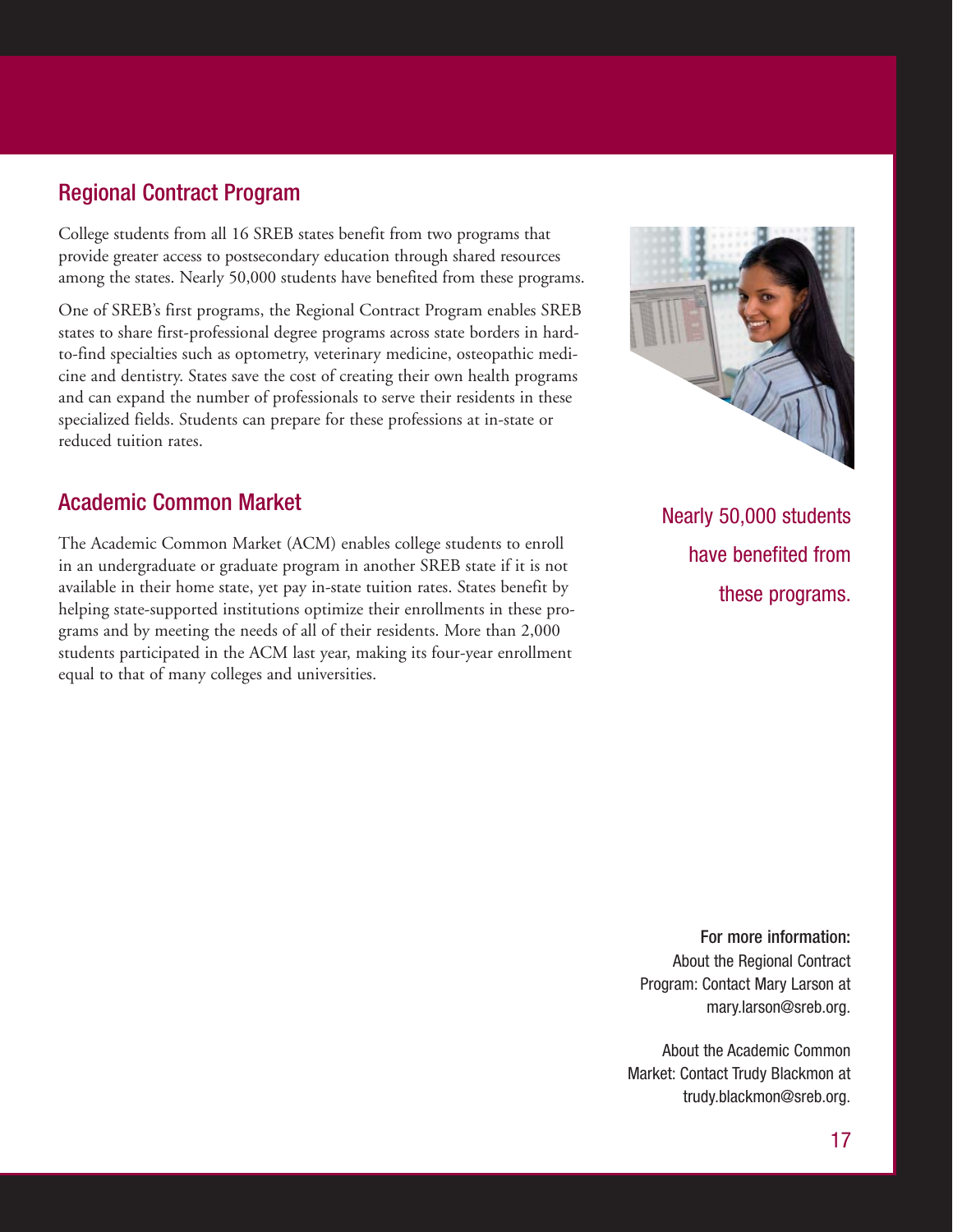## COUNCIL ON COLLEGIATE EDUCATION FOR NURSING



The Council's efforts are helping prepare more nurse educators in SREB states and across the nation.

For more information: Contact Eula Aiken at eula.aiken@sreb.org.

#### *Helping schools of nursing and states address the shortage of nurse educators*

The SREB Council on Collegiate Education for Nursing works to alleviate the shortages of registered nurses and nursing faculty members in SREB states and across the nation.

In the past year, the Council expanded its focus on Web-based learning. The Council's Nurse Educator Consortium (NEC) helped make more teacher preparation courses available online from eight schools of nursing, including the latest addition, Clemson University in South Carolina.

The Council also launched the Online Nurse Educator Learning Collaborative to help nurse educators share best practices for teaching selected courses online. Working with the SREB Educational Technology Cooperative and SREB's Student Access Programs and Services, the Collaborative provides Webinars in leadership and management, nursing research and policy issues to nurse educators in 10 SREB states.

The Council's 2007 annual meeting brought together about 150 nurse educators from all 16 SREB states and the District of Columbia to discuss making nursing education a greater part of the public agenda. Presentations highlighted new state efforts to support nurse educators: 50 new scholarships of \$15,000 each approved by legislators for nursing graduate students in Alabama, and \$10,000 stipends for graduate students in Louisiana. Council members also learned about other state efforts, such as \$6,000 pay raises for nurse educators in Mississippi and 10 percent raises in Virginia, and investments of \$3 million for collegiate nursing programs in Georgia and \$1 million in South Carolina.

The Council's directors also decided to recognize the late M. Elizabeth Carnegie, a former dean of nursing at Florida A&M University and Hampton University in Virginia, at its 2008 annual meeting in October. She was appointed in 1948 to SREB's Commission on Medical and Related Training and helped shape nursing education in the region.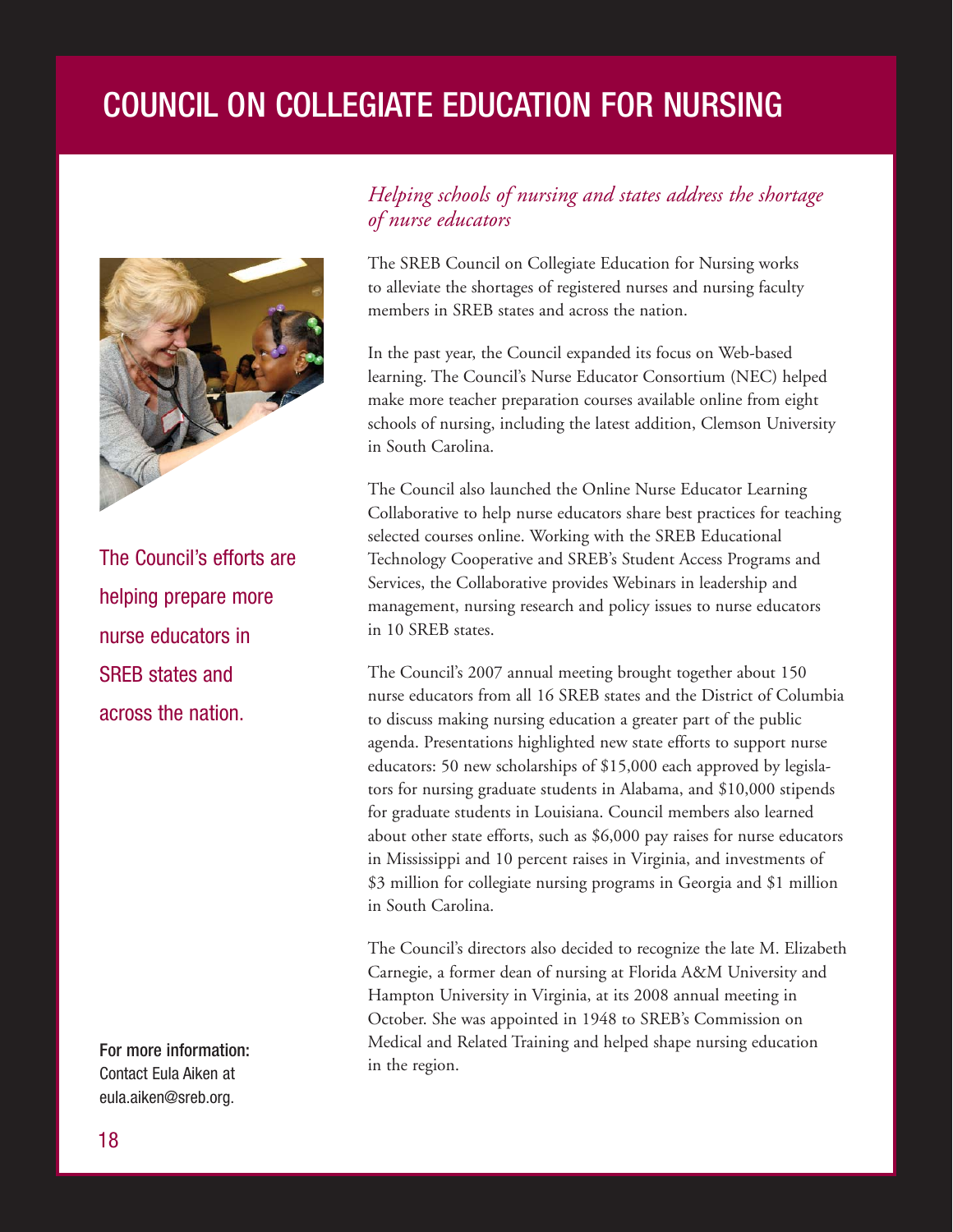## **COMMUNICATIONS**

#### *Helping build public awareness of crucial education issues*

SREB's Communications office promotes the key education messages and priorities of SREB and its member states via print, radio/TV, the news media, the Internet and more.

Communications assists SREB staff members in the writing, editing, graphic design, publishing and inventory of the organization's many publications. The office also advises SREB senior staff members and helps them promote important education issues in the region.

Keeping the media and the public abreast of critical issues in education is a principal focus. Communications works daily with journalists as a trusted resource, and the office regularly prepares and distributes news releases to more than 800 reporters and editors across the region and nation. Communications also coordinates interviews with national, state and community news outlets — ensuring that SREB and its member states are featured regularly in media such as *The Washington Post, The Chronicle of Higher Education, Education Week,* National Public Radio and many others.

In the past year, Communications led the development of the new and improved SREB Web site, www.sreb.org, a leading source of information on education policy and practice, to be unveiled soon.

This past March, Communications held the SREB Forum for Editorial Page Editors and Writers, with featured speakers SREB President Dave Spence and 2007 Pulitzer Prize winner Cynthia Tucker of *The Atlanta Journal-Constitution*. Participants and panelists from SREB states came together to share ideas for covering current and emerging education issues and for strengthening public interest.

SREB works daily with journalists as a trusted resource and regularly distributes information to more than 800 reporters and editors across the region and nation.



For more information: Contact Alan Richard at alan.richard@sreb.org or Lisa Johnston at lisa.johnston@sreb.org.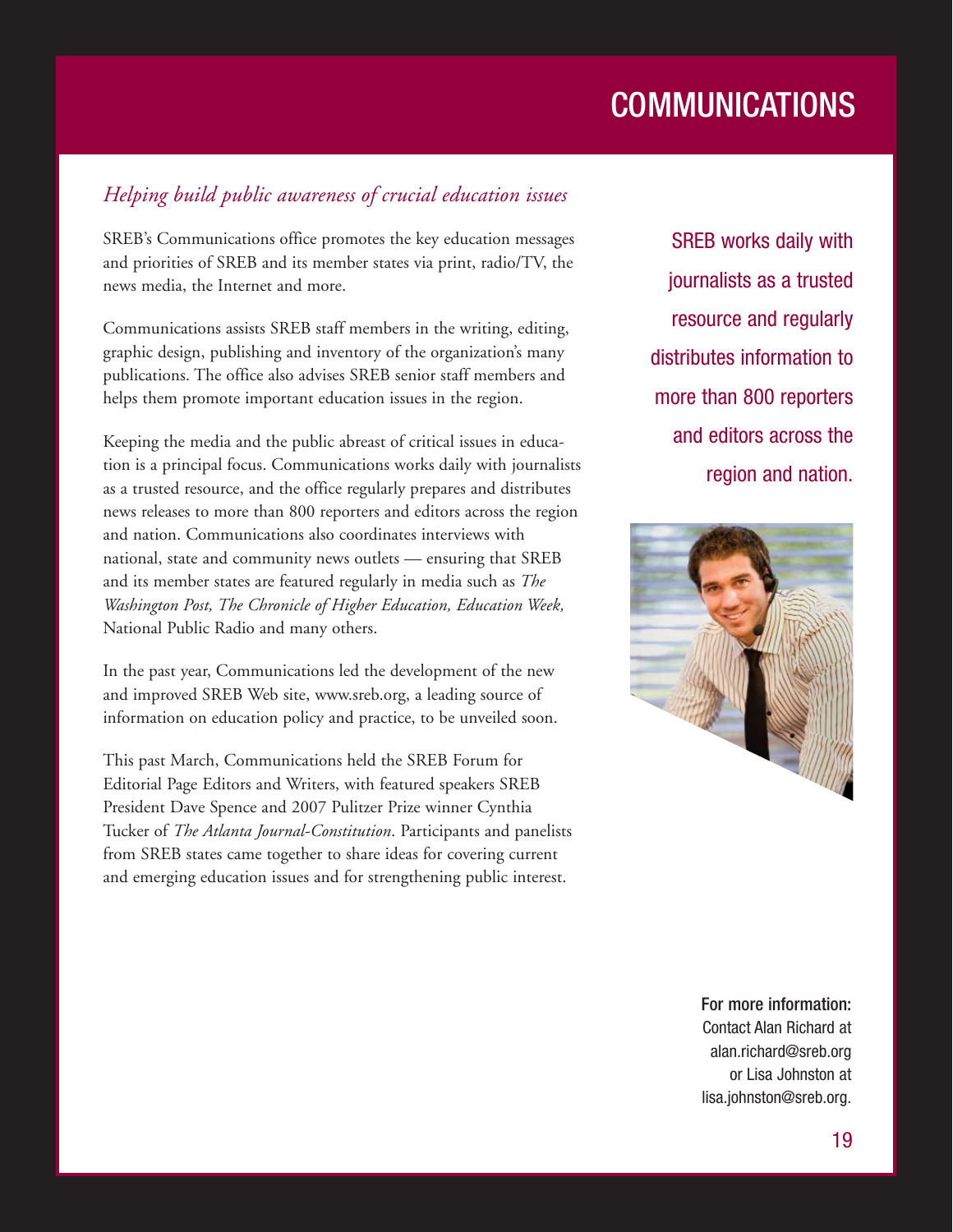## MEMBERS OF THE BOARD

#### **Officers**

**Governor Sonny Perdue, Georgia,** *Chair* **Secretary of Education Valerie A. Woodruff, Delaware,** *Vice Chair* **Senator Francis C. Thompson, Louisiana,** *Treasurer*

#### **Alabama**

|       | Bob Riley, Governor                     | 2011 |
|-------|-----------------------------------------|------|
| $+ *$ | H. Mac Gipson Jr., State Representative | 2009 |
|       | Joseph B. Morton, State Superintendent  | 2008 |
|       | of Education                            |      |
|       | Caroline Novak, President, A+ Education | 2010 |
|       | Foundation                              |      |
|       | Sandra Sims-deGraffenried, Montgomery   | 2007 |
|       |                                         |      |

#### **Arkansas**

|       | Mike Beebe, <i>Governor</i>                        | 2011 |
|-------|----------------------------------------------------|------|
|       | Gilbert Baker, State Senator                       | 2008 |
|       | Lawrence A. Davis Jr., <i>Chancellor</i> ,         | 2011 |
|       | University of Arkansas at Pine Bluff               |      |
| $+ *$ | T. Kenneth James, <i>Commissioner of Education</i> | 2009 |
|       | Naccaman G. Williams, Senior Program Officer, 2010 |      |
|       | The Walton Family Foundation                       |      |
|       |                                                    |      |

#### **Delaware**

|       | Ruth Ann Minner, Governor                   | 2009 |
|-------|---------------------------------------------|------|
|       | Robert W. Rescigno, Network Liaison,        | 2011 |
|       | Vision 2015                                 |      |
|       | Patrick E. Savini, Superintendent,          | 2008 |
|       | Sussex Technical School District            |      |
|       | David P. Sokola, State Senator              | 2010 |
| $+ *$ | Valerie A. Woodruff, Secretary of Education | 2009 |
|       | Florida                                     |      |
|       | $\cap$ $\cup$ $\cap$ $\cap$                 |      |

|   | Charlie Crist, Governor                     | 2011 |
|---|---------------------------------------------|------|
| ÷ | Joe H. Pickens, State Representative        | 2011 |
|   | Anthony Trey Traviesa, State Representative | 2010 |
|   | John L. Winn, Tallahassee                   | 2008 |
|   | Cheri Pierson Yecke, Tallahassee            | 2009 |
|   |                                             |      |

#### **Georgia**

| $\dagger$                       | Sonny Perdue, Governor                                 | 2011 |
|---------------------------------|--------------------------------------------------------|------|
|                                 | Erroll B. Davis Jr., Chancellor, Board of              | 2011 |
|                                 | Regents of the University System of Georgia            |      |
| t                               | Jack Hill, State Senator                               | 2010 |
|                                 | Jennifer Rippner, Executive Director,                  | 2009 |
|                                 | Governor's Office of Student Achievement               |      |
|                                 | E. Steve Smith, Superintendent,                        | 2008 |
|                                 | Lowndes County Schools                                 |      |
|                                 | Kentucky                                               |      |
|                                 | Steve Beshear, Governor                                | 2011 |
|                                 | Wayne D. Andrews, President,                           | 2008 |
|                                 | Morehead State University                              |      |
|                                 | Laura E. Owens, Assistant to the President,            | 2010 |
|                                 | Western Kentucky University                            |      |
|                                 | Kenneth W. Winters, State Senator                      | 2011 |
|                                 | Louisiana                                              |      |
| $\dagger$                       | Bobby Jindal, Governor                                 | 2012 |
|                                 | Sally Clausen, President,                              | 2010 |
|                                 | University of Louisiana System                         |      |
|                                 | Paul G. Pastorek, State Superintendent of<br>Education | 2011 |
|                                 | E. Joseph Savoie, Commissioner of Higher<br>Education  | 2008 |
| † *                             | Francis C. Thompson, State Senator                     | 2009 |
|                                 | Maryland                                               |      |
|                                 |                                                        |      |
|                                 | Martin O'Malley, Governor                              | 2011 |
|                                 | Nancy S. Grasmick, State Superintendent<br>of Schools  | 2010 |
| $^{\mathrm{+}}$ $^{\mathrm{*}}$ | Henry B. Heller, State Delegate                        | 2011 |
|                                 | William E. Kirwan, Chancellor,                         | 2008 |
|                                 | University System of Maryland                          |      |
|                                 | James E. Lyons Sr., Secretary of Higher                | 2009 |

† *Executive Committee member* — The Executive Committee has full power to act between Board meetings.

<sup>\*</sup> *Finance Committee member* — The Finance Committee, a subcommittee of the Executive Committee, prepares an annual budget and presents it and other financial policy matters to the Executive Committee.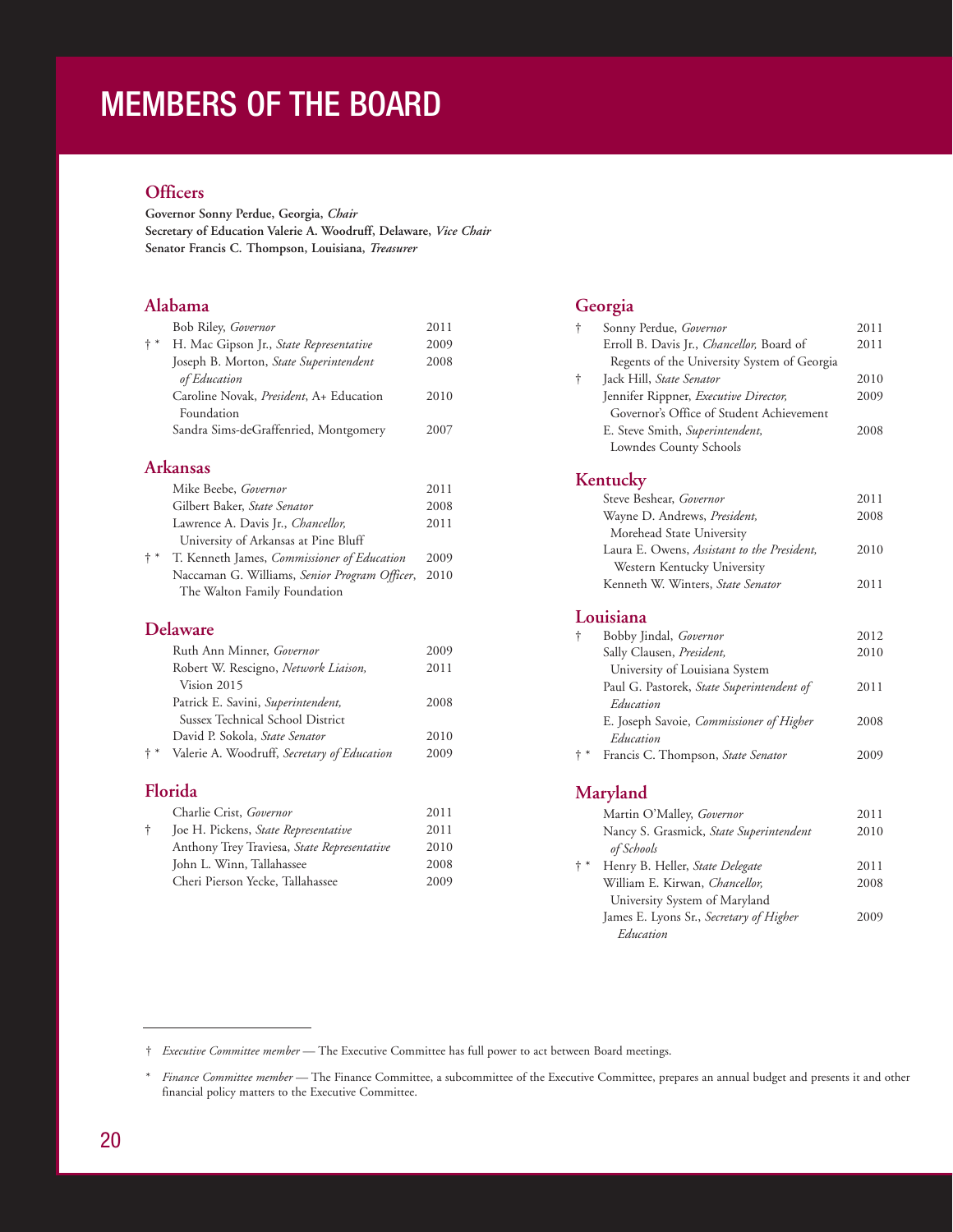#### **Mississippi**

|       | Haley Barbour, Governor                              | 2012 |
|-------|------------------------------------------------------|------|
|       | Reginald P. Barnes, Robinsonville                    | 2010 |
|       | Hank M. Bounds, State Superintendent of              | 2011 |
|       | Education                                            |      |
| $+ *$ | Jack Gordon, State Senator                           | 2008 |
|       | Charles L. Harrison, <i>Educational Consultant</i> , | 2009 |
|       | The Excellence Group                                 |      |
|       |                                                      |      |

#### **North Carolina**

|       | Michael F. Easley, Governor             | 2009 |
|-------|-----------------------------------------|------|
|       | Walter H. Dalton, State Senator         | 2008 |
| $+ *$ | Howard N. Lee, Chairman,                | 2011 |
|       | State Board of Education                |      |
|       | Cathy Tomon, Principal, Broad Creek     | 2010 |
|       | Middle School                           |      |
|       | Douglas Y. Yongue, State Representative | 2009 |
|       |                                         |      |

#### **Oklahoma**

|   | Brad Henry, Governor                       | 2011 |
|---|--------------------------------------------|------|
|   | Nelda Jo Kirk, Deputy Chief of Staff       | 2008 |
|   | for Administration, Office of the Governor |      |
|   | Kara Gae Neal, Superintendent/CEO,         | 2009 |
|   | Tulsa Technology Center                    |      |
|   | Susan Paddack, State Senator               | 2010 |
| ÷ | M. Susan Savage, Secretary of State        | 2011 |
|   |                                            |      |

#### **South Carolina**

|       | Mark Sanford, <i>Governor</i>                         | 2011 |
|-------|-------------------------------------------------------|------|
|       | Nikki G. Setzler, State Senator                       | 2005 |
|       | Inez Moore Tenenbaum, Lexington                       | 2006 |
| $+ *$ | Ronald P. Townsend, Anderson                          | 2007 |
|       | Mitchell M. Zais, <i>President</i> , Newberry College | 2008 |
|       |                                                       |      |

#### **Tennessee**

|   | Phil Bredesen, Governor                        | 2011 |
|---|------------------------------------------------|------|
|   | Stephen A. Cobb, Nashville                     | 2007 |
|   | Lois M. DeBerry, Speaker Pro Tempore           | 2010 |
|   | of the House                                   |      |
|   | Paul E. Stanton Jr., President, East Tennessee | 2009 |
|   | State University                               |      |
| ÷ | Andy Womack, Murfreesboro                      | 2008 |
|   |                                                |      |

#### **Texas**

|   | Rick Perry, Governor                       | 2011 |
|---|--------------------------------------------|------|
|   | Rob Eissler, State Representative          | 2008 |
|   | Geanie W. Morrison, State Representative   | 2011 |
|   | Robert P. Scott, Commissioner of Education | 2010 |
| ÷ | Florence Shapiro, State Senator            | 2009 |

#### **Virginia**

| t     | Timothy M. Kaine, Governor               | 2010 |
|-------|------------------------------------------|------|
| $+ *$ | Mark E. Emblidge, President, State Board | 2008 |
|       | of Education; Affiliate Professor and    |      |
|       | Director, The Literacy Institute,        |      |
|       | Virginia Commonwealth University         |      |
|       | Steve F. Kime, Clifton                   | 2009 |
|       | Henry G. Rhone, Vice Provost for Student | 2011 |
|       | Affairs and Enrollment Services,         |      |
|       | Virginia Commonwealth University         |      |
|       |                                          |      |

#### **West Virginia**

| ÷ | Joe Manchin III, Governor                 | 2009 |
|---|-------------------------------------------|------|
|   | Thomas W. Campbell, <i>State Delegate</i> | 2009 |
|   | Jay Cole, The College Board               | 2008 |
| ÷ | Robert H. Plymale, State Senator          | 2010 |
|   | Roman W. Prezioso Jr., State Senator      | 2007 |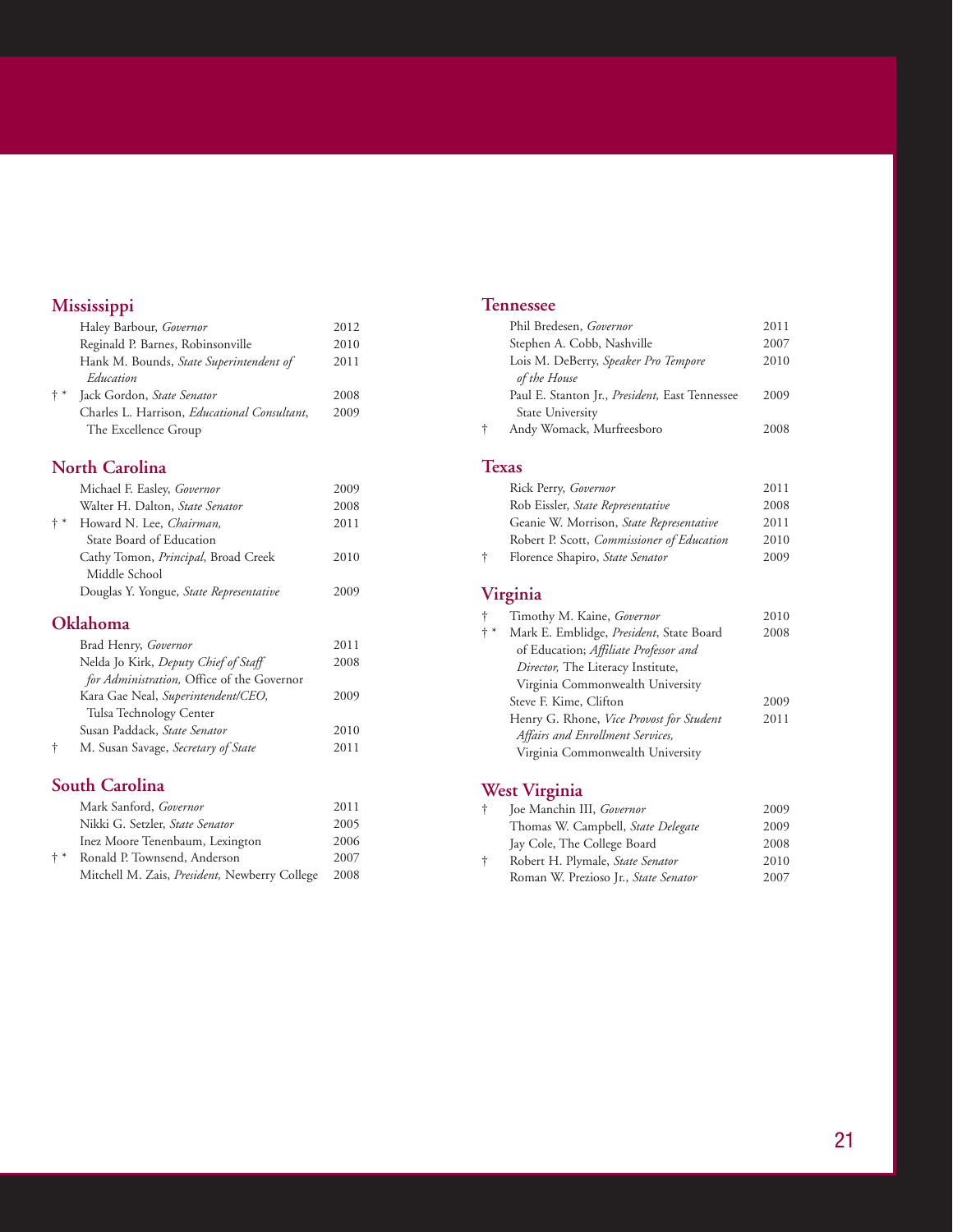## LEGISLATIVE ADVISORY COUNCIL

#### **Senator Walter H. Dalton, North Carolina,** *Chair* **Representative Lois M. DeBerry, Tennessee,** *Vice Chair*

- Bill Abernathy, *State Representative,* Mena, Arkansas
- JD Alexander, *State Senator*, Lake Wales, Florida
- Kristen J. Amundson, *State Delegate*, Mount Vernon, Virginia
- James B. Argue Jr., *State Senator*, Little Rock, Arkansas
- Austin J. Badon Jr., *State Representative*, New Orleans, Louisiana
- Gilbert Baker, *State Senator*, Conway, Arkansas
- Shane Broadway, *State Senator,* Bryant, Arkansas
- Cecil C. Brown, *State Representative*, Jackson, Mississippi
- Charlotte Burks, *State Senator*, Monterey, Tennessee
- Thomas W. Campbell, *State Delegate*, Lewisburg, West Virginia
- Brooks P. Coleman Jr., *State Representative*, Duluth, Georgia
- Walter H. Dalton, *State Senator*, Rutherfordton, North Carolina
- Lois M. DeBerry, *Speaker Pro Tempore of the House*, Memphis, Tennessee
- Larry D. Dixon, *State Senator*, Montgomery, Alabama
- Rob Eissler, *State Representative*, The Woodlands, Texas
- Vivian Davis Figures, *State Senator*, Mobile, Alabama
- Herbert D. Frierson, *State Representative*, Poplarville, Mississippi
- H. Mac Gipson Jr., *State Representative*, Prattville, Alabama
- Jack Gordon, *State Senator*, Okolona, Mississippi
- Brett Guthrie, *State Senator*, Bowling Green, Kentucky
- Franklin P. Hall, *State Delegate*, Richmond, Virginia

Henry B. Heller, *State Delegate*, Silver Spring, Maryland

- Jack Hill, *State Senator*, Reidsville, Georgia
- Janet D. Howell, *State Senator*, Reston, Virginia
- Terry Ingmire, *State Representative*, Stillwater, Oklahoma
- Jan Jones, *State Representative*, Alpharetta, Georgia
- Richard C. Lerblance, *State Senator*, Hartshorne, Oklahoma
- Gerald Long, *State Senator*, Winnfield, Louisiana
- Evelyn J. Lynn, *State Senator*, Ormond Beach, Florida
- Mark L. Maddox, *State Representative*, Dresden, Tennessee
- John W. Matthews Jr., *State Senator*, Bowman, South Carolina
- Jeannie McDaniel, *State Representative*, Tulsa, Oklahoma
- Diana M. McWilliams, *State Representative*, Wilmington, Delaware
- Harry Moberly Jr., *State Representative*, Richmond, Kentucky
- Dan Moody, *State Senator*, Alpharetta, Georgia
- Geanie W. Morrison, *State Representative*, Victoria, Texas
- Ben W. Nevers, *State Senator*, Bogalusa, Louisiana
- Susan Paddack, *State Senator*, Ada, Oklahoma
- Joe H. Pickens, *State Representative*, Palatka, Florida
- Robert H. Plymale, *State Senator*, Ceredo, West Virginia
- Roman W. Prezioso Jr., *State Senator*, Fairmont, West Virginia
- David Rainey, *State Representative,* Dumas, Arkansas
- Jody Richards, *Speaker of the House*, Bowling Green, Kentucky
- Patrick M. Rose, *State Representative,* Dripping Springs, Texas
- Teresa L. Schooley, *State Representative*, Newark, Delaware
- Nikki G. Setzler, *State Senator*, West Columbia, South Carolina
- Florence Shapiro, *State Senator*, Plano, Texas
- Jabar Shumate, *State Representative*, Tulsa, Oklahoma
- F. Gary Simpson, *State Senator*, Milford, Delaware
- David P. Sokola, *State Senator*, Newark, Delaware
- Reginald Tate, *State Senator*, Memphis, Tennessee
- Francis C. Thompson, *State Senator*, Delhi, Louisiana
- Donald M. Trahan, *State Representative*, Lafayette, Louisiana
- Anthony Trey Traviesa, *State Representative*, Tampa, Florida
- Nancy H. Wagner, *State Representative*, Dover, Delaware
- Robert E. Walls, *State Representative*, Milford, Delaware
- Jack Westwood, *State Senator*, Crescent Springs, Kentucky
- Kenneth W. Winters, *State Senator*, Murray, Kentucky
- Eddie Yokley, *State Representative*, Greeneville, Tennessee
- Douglas Y. Yongue, *State Representative*, Laurinburg, North Carolina
- William W. Zedler, *State Representative*, Arlington, Texas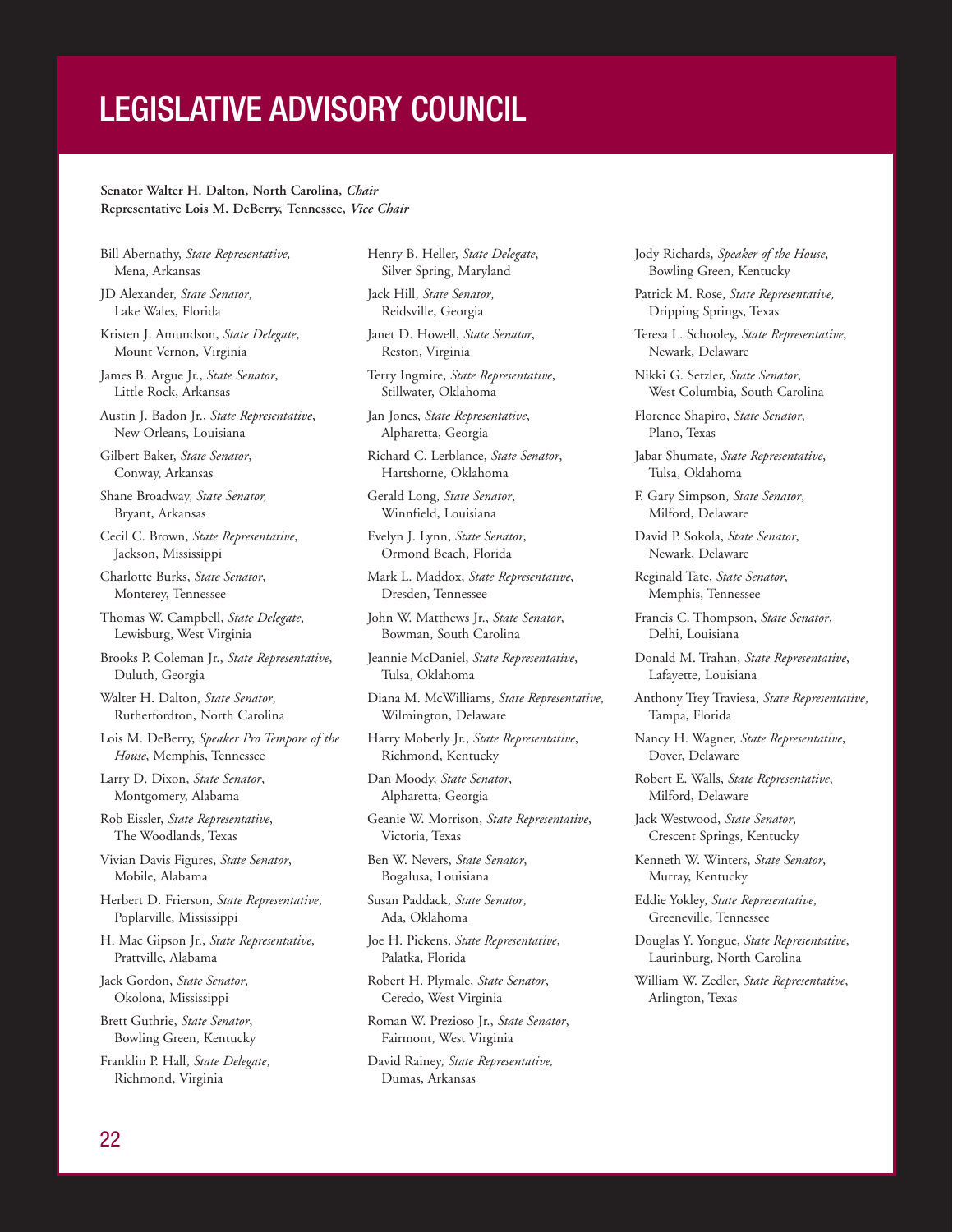## SREB STAFF

#### **Dave Spence,** *President*

Ansley Abraham, *Director*, SREB-State Doctoral Scholars Program

Eula Aiken, *Nursing Programs Director and Executive Director*, SREB Council on Collegiate Education for Nursing

Ivy Alford, *Director*, State Services for School Improvement

Donnea Anderson, *Administrative Assistant*, State and Contracted Schools Network

Beth Andrews, *Executive Assistant to the Senior Vice President*

Tricia P. Avery, *Director*, Human Resources

Katie Banks, *Receptionist*

Lois Barnes, *Director*, State Services for School Improvement

Bob Belle, *Director*, SREB-AGEP Doctoral Scholars Program

James Berto, *Administrative Specialist*, *High Schools That Work*

Trudy Blackmon, *Assistant Director*, Student Access Programs and Services

Nancy Blair, *School Improvement Consultant*

Barbara Bohanon, *Assistant to the Director*, Finance and Facilities

Gene Bottoms, *Senior Vice President*

Aaron Boyd, *Research Assistant*, School Improvement

Gary Bredahl, *School Improvement Consultant*

Steve Broome, *Director*, State Development for High School and Middle Grades

Jordan Byers, *Information Technology Assistant*

Sarah Caldwell, *Editor/Writer for School Improvement*

Leslie Carson, *School Improvement Consultant*

Jenn Carter, *Human Resources Administrator*

Bruce Chaloux, *Director*, Student Access Programs and Services

Barbara Channell, *Assistant Director*, Finance and Facilities

James Clark, *Special Assistant to the Senior Vice President*, School Improvement and Leadership

Crystal Collins, *Research Associate*, Education Policies

Debbie Curtis, *Publications Coordinator*

Audrey DeVoe, *Research Assistant*, Educational Technology

Alicia Diaz, *Assistant Director*, Education Data Services

Tony Dobbins, *Project Manager*, Contracted Schools Network

Linda Dove, *Director*, Urban Initiatives

Rhonda Dove, *Administrative Assistant*, School Improvement Initiatives

Frank Duffin, *School Improvement Consultant*

Anne Edison, *School Improvement Consultant*

Lannie Edwards, *School Improvement Consultant*

Pamela English, *Administrative Assistant*, School Improvement Initiatives

Toni Eubanks, *Director*, *Making Middle Grades Work* State Network

Pam Fails, *School Improvement Specialist*

Deborah Fite, *Director*, Professional Development

Susan Fowler, *Executive Assistant to the President*

Betty Fry, *Director*, Leadership Research and Publications

Gale Gaines, *Vice President*, State Services

Myk Garn, *Associate Director*, Educational Technology Cooperative

Leonard Gatungo, *Graphic Designer*, School Improvement

Milton Giles, *Mailroom-Office Clerk*

Paige Graiser, *School Improvement Consultant*

Cheryl Gray, *Coordinator*, Leadership Curriculum Development and Training

Beth Green, *School Improvement Consultant*

Jeffrey Grove, *Research Associate*, State Services

Debbie Hall, *School Improvement Consultant*

Lingling Han, *Director*, Data Analysis and Management for School Improvement

Betty Harbin, *School Improvement Consultant*

Laura Sams Haynes, *Coordinator*, Program and Scholar Services, SREB-State Doctoral Scholars Program

Carolyn Helm, *Director*, Project Lead The Way, Pre-Engineering Curriculum

Linda Holly, *State Services Associate*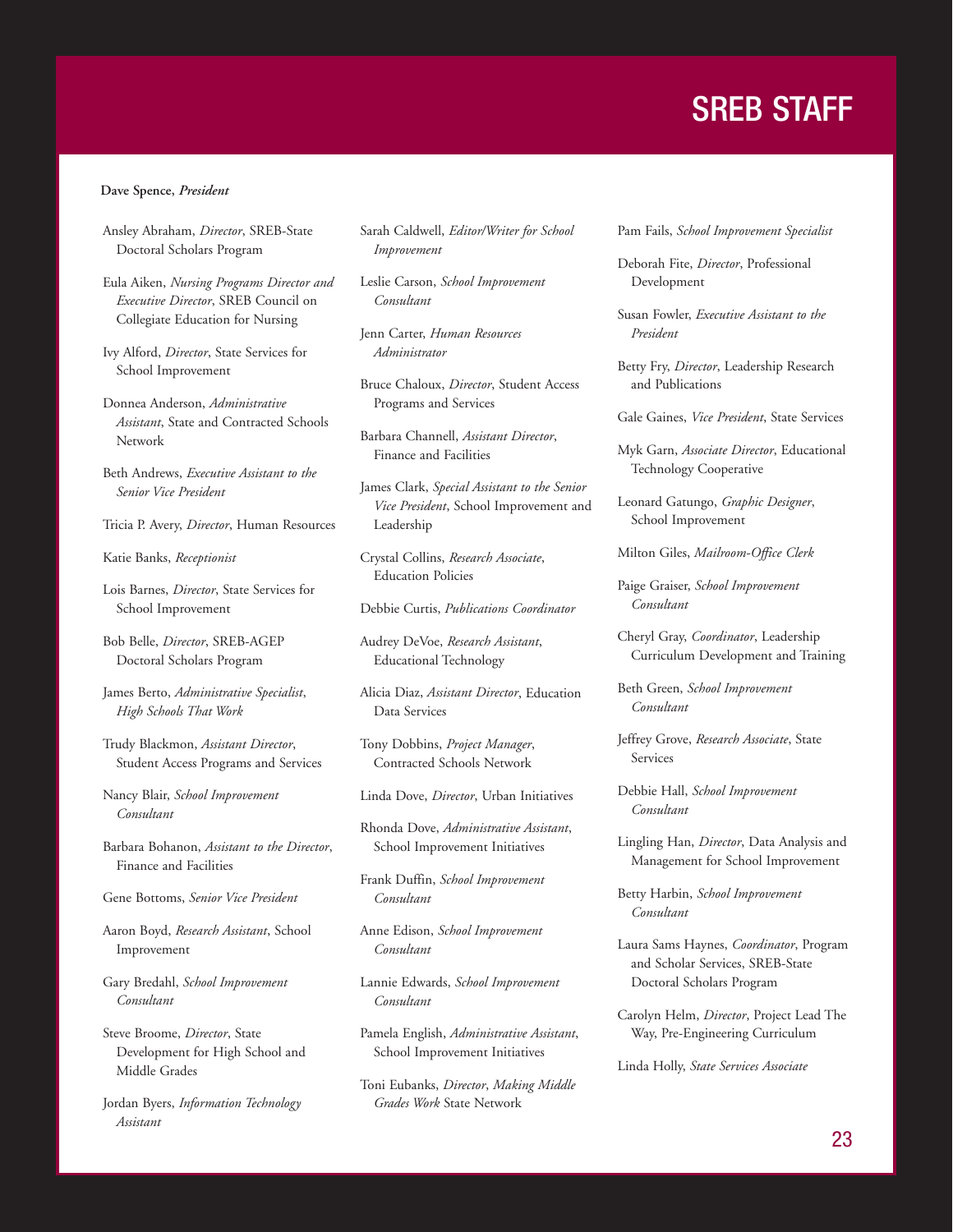## SREB STAFF

Ashley Hutchins, *Administrative Assistant*, *High Schools That Work* Contracted Schools Network

Walt Jacobs, *Senior Consultant*, SREB-State Doctoral Scholars Program

Anna Johnston, *Coordinator*, Summer Staff Development Conference

Lisa Johnston, *Associate Director*, Communications

Leticia Jones, *Senior Designer and Production Manager*

- Emily Kagey, *Chief Editor*, School Improvement
- Gary Keller, *School Improvement Consultant*
- J.J. Kwashnak, *Director*, Information **Technology**
- Tommy Langley, *School Improvement Consultant*
- Mary Larson, *Associate Director*, Student Access Programs and Services
- Ashley Layne, *Project Manager*, Learning-Centered Leadership Program
- Matthew Lenard, *Research Associate*, Education Policies
- Joan M. Lord, *Vice President*, Education Policies
- Kristina Makarova, *Information Technology Assistant*

Joseph L. Marks, *Director*, Education Data Services

John Marsh, *Editor/Writer for School Improvement*

Kenneth Mason, *School Improvement Consultant*, Urban Initiatives and Project Lead The Way

Kathleen McNally, *School Improvement Specialist*

Barbara Moore, *Associate Director*, *Making Middle Grades Work*

Bob Moore, *School Improvement Consultant*

Renee Murray, *School Improvement Consultant*

Lexi Netto, *Research Associate/ Administrative Assistant*, Education Policies

Leslie Noles, *Staff Development Assistant*

Kathy O'Neill, *Director*, Learning-Centered Leadership Program

Rose Partridge, *Receptionist*

Alice Presson, *Special Research Projects*, School Improvement

Martha Quijano, *School Improvement Consultant*

Rhenida Rennie, *Director*, *High Schools That Work* Contracted Schools Network

Alan Richard, *Director*, Communications

Saralyn Richard, *School Improvement Consultant*

Samantha Rife, *Staff Accountant*

Heather Sass, *School Improvement Consultant*

Michelle Savage, *School Improvement Consultant*

Jonathan Schmidt-Davis, *Research and Evaluation Specialist for School and Leadership Improvement*

Anne Simmons, *School Improvement Consultant*

Susan Smith, *Office Services Coordinator*

Russell Steel, *Director*, Finance and Facilities

Sue Street, *Director*, Education Policies

Yvonne Thayer, *Senior Director*, *Making Middle Grades Work* and Special Projects

Marilyn Thomas, *Research Associate*, Education Policies

Bill Thomas, *Director*, Educational Technology

Allison Timberlake, *Coordinator of Assessment for School Improvement*

Adria Toliver, *Administrative Assistant*, SREB Council on Collegiate Education for Nursing

John Uhn, *Research Associate*, School Improvement

Teresa Valentine, *Editor/Research Assistant*, Learning-Centered Leadership Program

Alan Veach, *School Improvement Consultant*

Scott Warren, *Director*, Texas Initiatives and Special Projects

June Weis, *Research Associate*, Educational Technology

Donald Westerman, *School Improvement Consultant*

Tammy Wright, *Accounting Assistant*, SREB-State Doctoral Scholars Program

Gary Wrinkle, *School Improvement Consultant*

Marna Young, *Director*, Research for School Improvement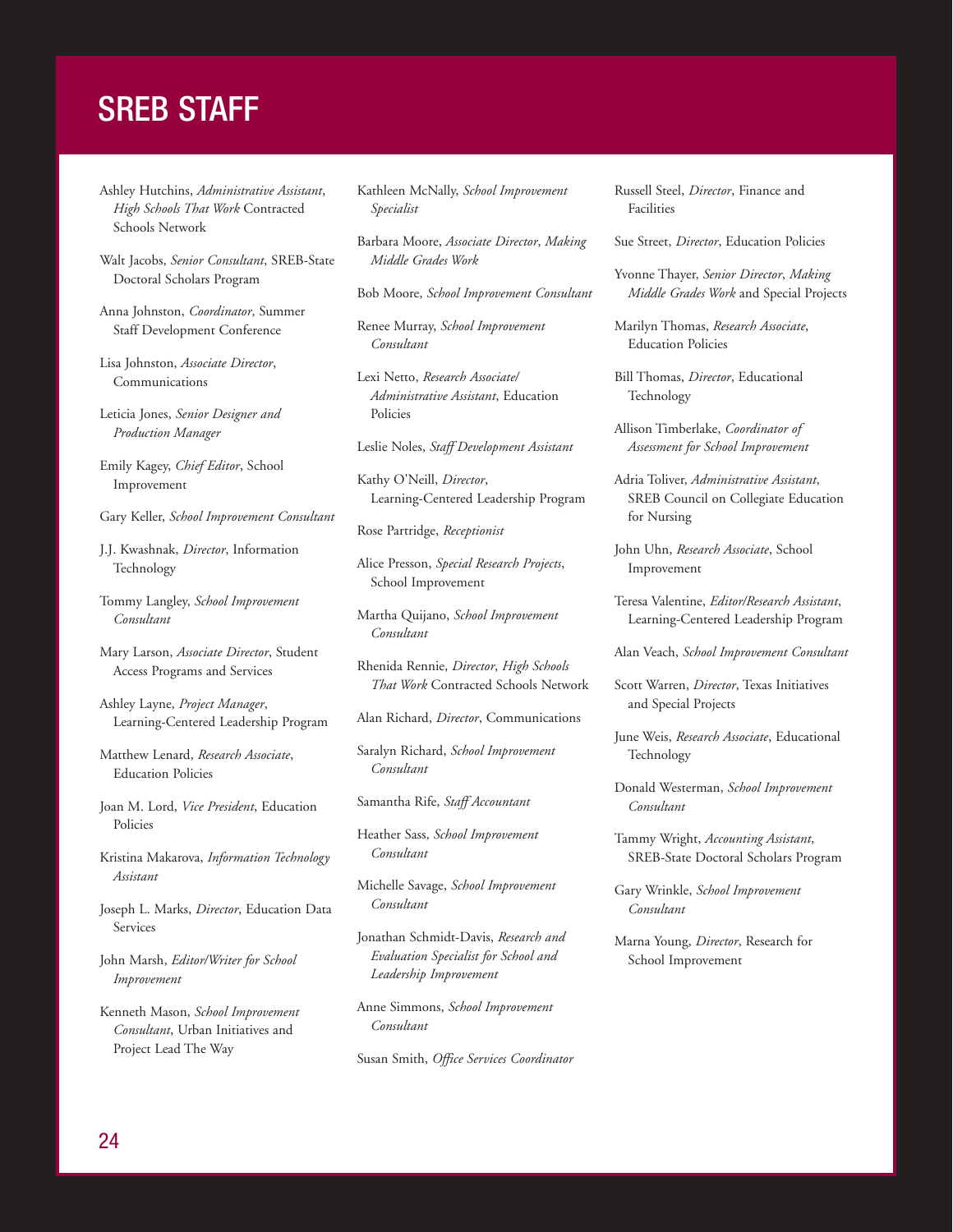### SREB Gratefully Acknowledges Support From:

| ACT Inc. |  |
|----------|--|
|          |  |

Alfred P. Sloan Foundation Appalachia Regional Comprehensive Center (ARCC) at Edvantia AT&T Foundation Bill & Melinda Gates Foundation Charles Stewart Mott Foundation Council of State Governments Johns Hopkins University Lamar Plunkett Family League for Innovation in the Community College Lumina Foundation for Education

|    | Mid-Atlantic Comprehensive Center (MACC) at<br>The George Washington University Center for<br>Equity and Excellence in Education |
|----|----------------------------------------------------------------------------------------------------------------------------------|
| C) | National Institutes of Health                                                                                                    |
|    | National Science Foundation                                                                                                      |
|    | Project Lead the Way® Inc.                                                                                                       |
|    | The College Board                                                                                                                |
|    | The Philadelphia Foundation — Wright-Hayre Fund                                                                                  |
|    | The Wachovia Foundation                                                                                                          |
|    | The Wallace Foundation                                                                                                           |
|    | U.S. Department of Education                                                                                                     |
|    | U.S. Department of Adult and Vocational Education                                                                                |

The Southern Regional Education Board is audited annually by an independent auditor. The audit report is mailed to Board members and made available to others. To receive a copy, please write or call:

> Russell Steel Director, Finance and Facilities Southern Regional Education Board 592 10th St. N.W. Atlanta, GA 30318-5776 (404) 875-9211, Ext. 257